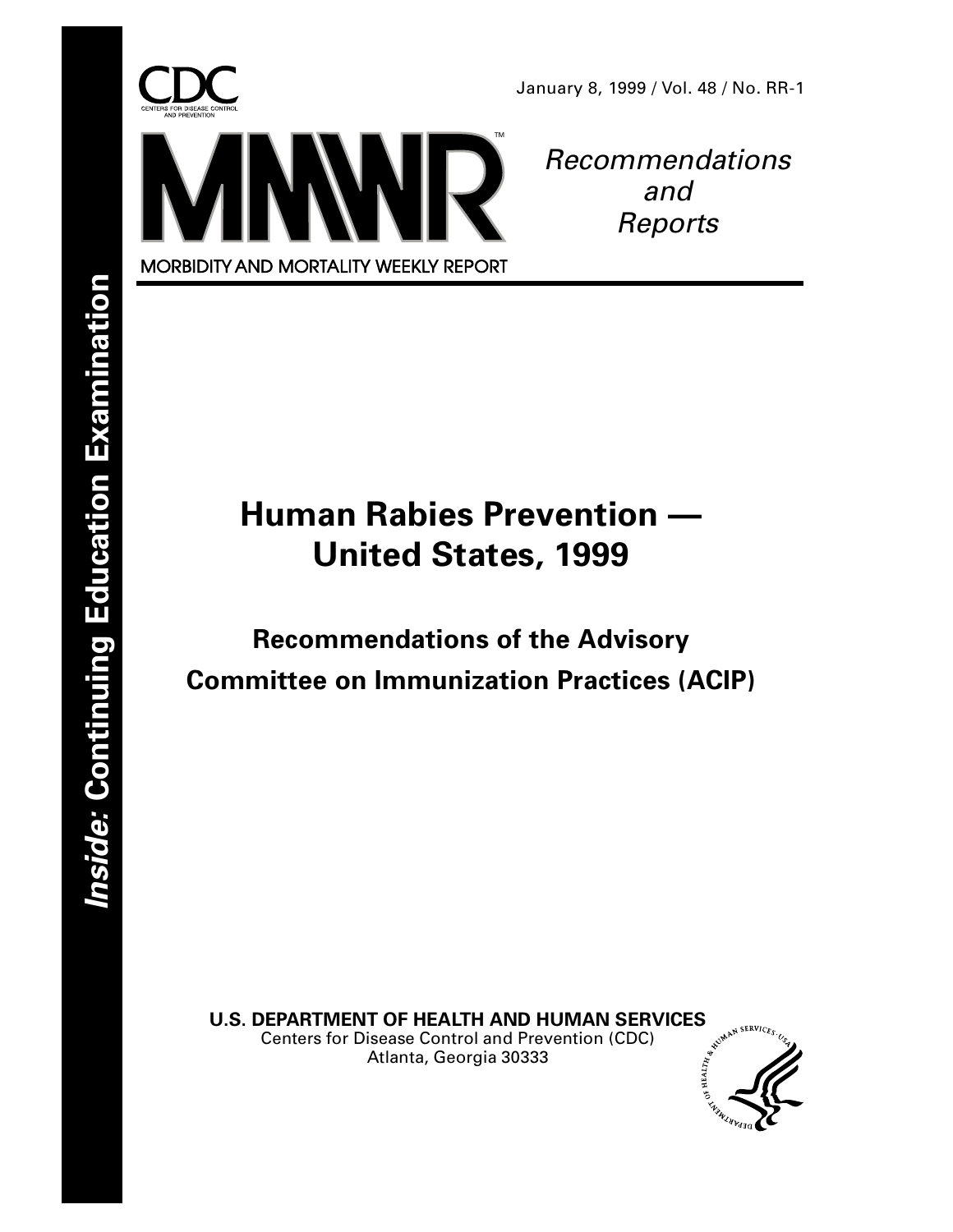The MMWR series of publications is published by the Epidemiology Program Office, Centers for Disease Control and Prevention (CDC), U.S. Department of Health and Human Services, Atlanta, GA 30333.

### **SUGGESTED CITATION**

Centers for Disease Control and Prevention. Human rabies prevention — United States, 1999: recommendations of the Advisory Committee on Immunization Practices (ACIP). MMWR 1999;48(No. RR-1):[inclusive page numbers].

| Centers for Disease Control and Prevention Jeffrey P. Koplan, M.D., M.P.H.<br><b>Director</b> |
|-----------------------------------------------------------------------------------------------|
| The material in this report was prepared for publication by                                   |
| Director                                                                                      |
| Division of Viral and Rickettsial Diseases  Brian W.J. Mahy, Ph.D., Sc.D.<br><b>Director</b>  |
| The production of this report as an <i>MMWR</i> serial publication was coordinated in         |
| Director                                                                                      |
| Office of Scientific and Health Communications John W. Ward, M.D.<br>Director                 |
| <b>Editor, MMWR Series</b>                                                                    |
| <b>Managing Editor</b>                                                                        |
| Valerie R. Johnson<br><b>Project Editor</b>                                                   |
| Morie M. Higgins                                                                              |
| <b>Visual Information Specialist</b>                                                          |

Use of trade names and commercial sources is for identification only and does not imply endorsement by the U.S. Department of Health and Human Services.

Copies can be purchased from Superintendent of Documents, U.S. Government Printing Office, Washington, DC 20402-9325. Telephone: (202) 512-1800.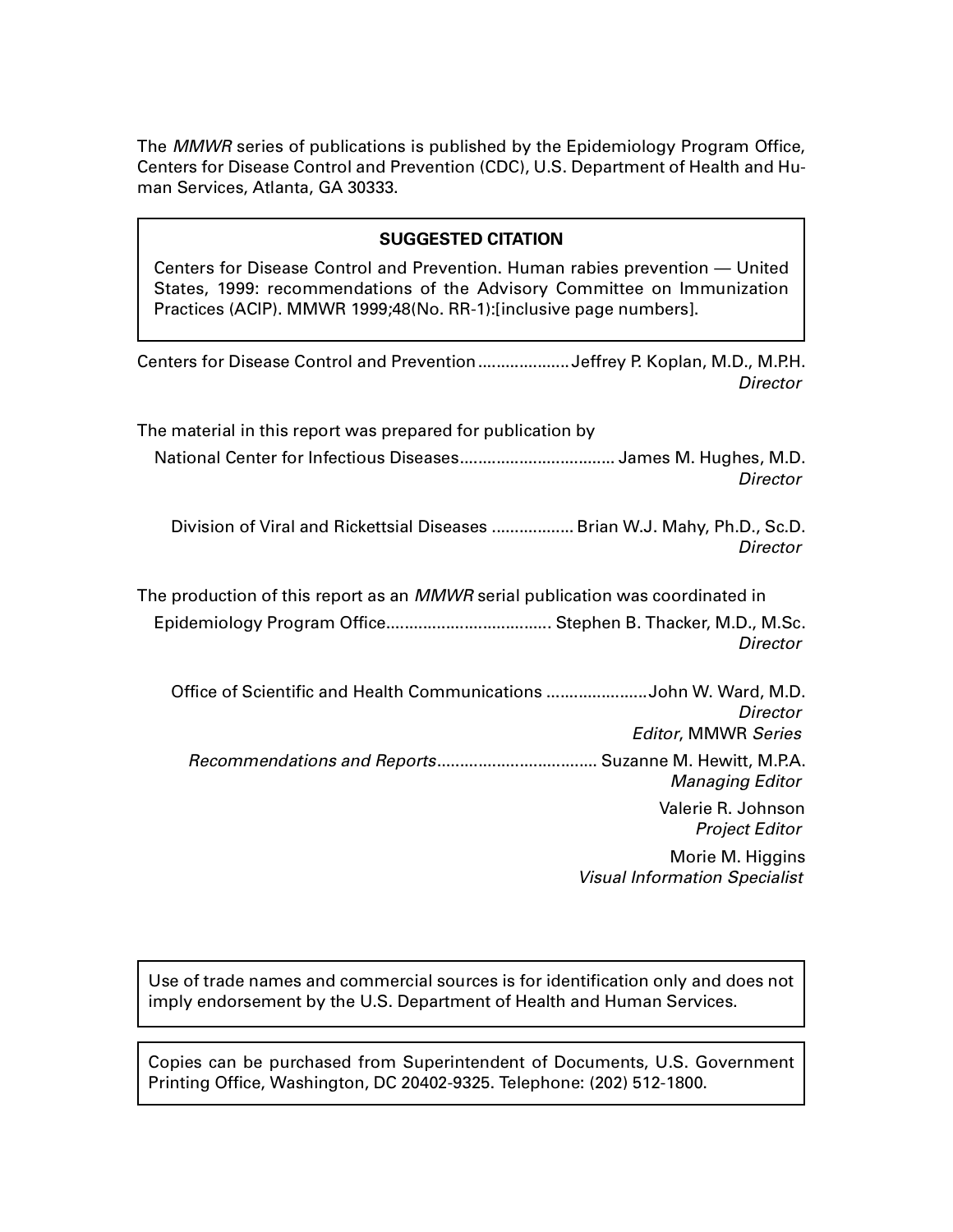# **Contents**

| Rabies Immune Globulin Licensed for Use in the United States4  |  |
|----------------------------------------------------------------|--|
|                                                                |  |
|                                                                |  |
|                                                                |  |
|                                                                |  |
| Postexposure Therapy for Previously Vaccinated Persons6        |  |
|                                                                |  |
|                                                                |  |
|                                                                |  |
|                                                                |  |
|                                                                |  |
| Animal Rabies Epidemiology and Evaluation                      |  |
|                                                                |  |
| Circumstances of Biting Incident and                           |  |
|                                                                |  |
|                                                                |  |
|                                                                |  |
|                                                                |  |
|                                                                |  |
|                                                                |  |
|                                                                |  |
| Serologic Response and Preexposure Booster Doses of Vaccine 14 |  |
|                                                                |  |
|                                                                |  |
|                                                                |  |
| Vaccines and Immune Globulins Used in Other Countries 15       |  |
|                                                                |  |
|                                                                |  |
|                                                                |  |
|                                                                |  |
|                                                                |  |
|                                                                |  |
|                                                                |  |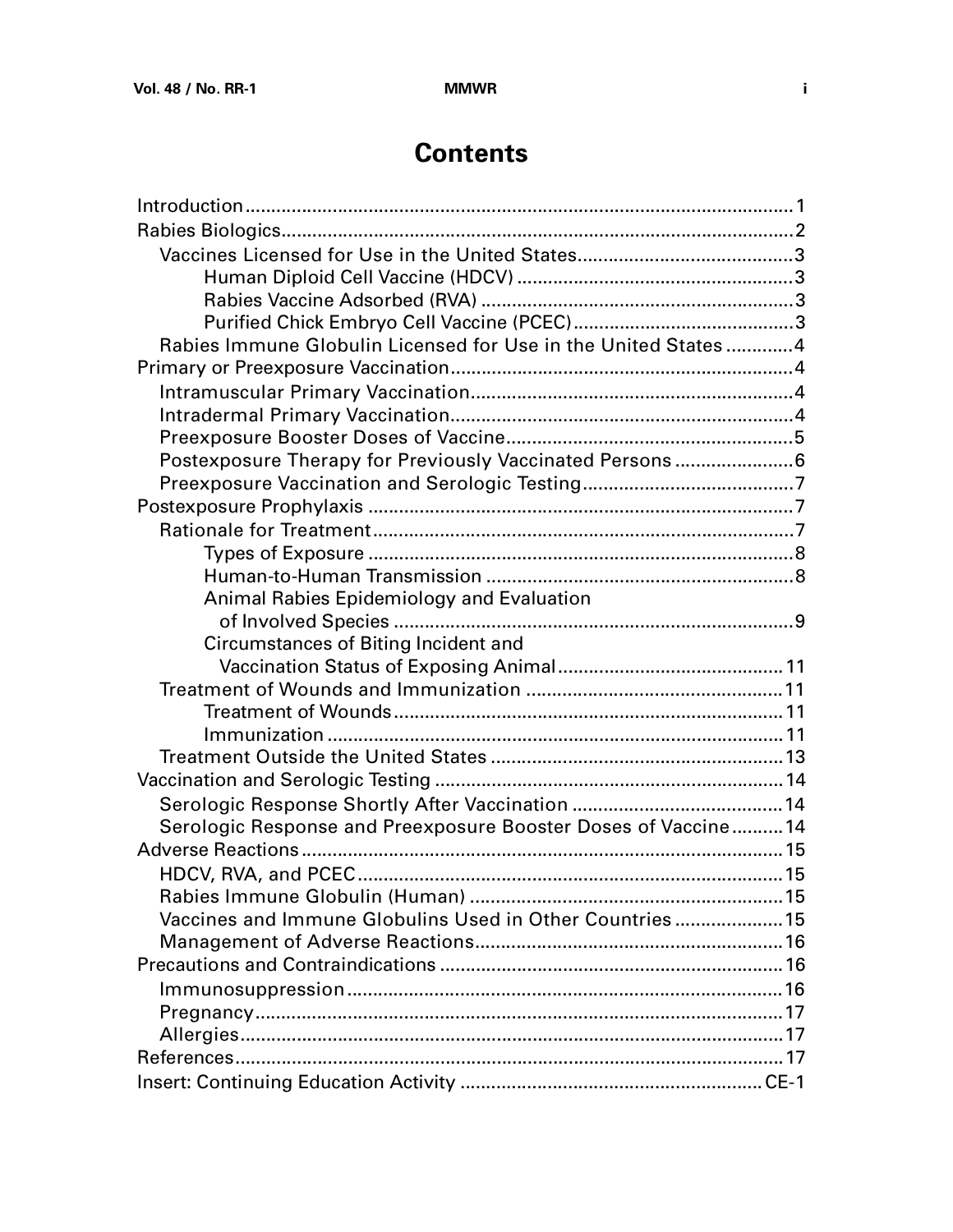# **Advisory Committee on Immunization Practices Membership List, October 1998**

### **CHAIRMAN**

John F. Modlin, M.D. Professor of Pediatrics and Medicine Dartmouth Medical School Lebanon, New Hampshire

### **EXECUTIVE SECRETARY**

Dixie E. Snider, Jr., M.D., M.P.H. Associate Director for Science Centers for Disease Control and Prevention Atlanta, Georgia

### **MEMBERS**

Richard D. Clover, M.D. University of Louisville School of Medicine Louisville, Kentucky

David W. Fleming, M.D. Oregon Health Division Portland, Oregon

Mary P. Glode, M.D. The Children's Hospital Denver, Colorado

Marie R. Griffin, M.D., M.P.H. Vanderbilt University Medicial Center Nashville, Tennesse

Fernando A. Guerra, M.D. San Antonio Metropolitan Health District San Antonio, Texas

Charles M. Helms, M.D., Ph.D. University of Iowa Hospital and Clinics Iowa City, Iowa

David R. Johnson, M.D., M.H.P. Michigan Department of Community Health Lansing, Michigan

Chinh T. Le, M.D. Kaiser Permanente Medical Center Santa Rosa, California

Paul A. Offit, M.D. The Children's Hospital of Philadelphia Philadelphia, Pennsylvania

Jessie L. Sherrod, M.D. King Drew Medical Center Los Angeles, California

Bonnie M. Word, M.D. Monmouth Junction, New Jersey

### **EX OFFICIO MEMBERS**

Robert F. Breiman, M.D. Centers for Disease Control and Prevention Atlanta, Georgia

Geoffrey S. Evans, M.D. Health Resources and Services Administration Rockville, Maryland

T. Randolph Graydon Center for Medicaid and State Operations Baltimore, Maryland

M. Carolyn Hardegree, M.D. Food and Drug Administration Rockville, Maryland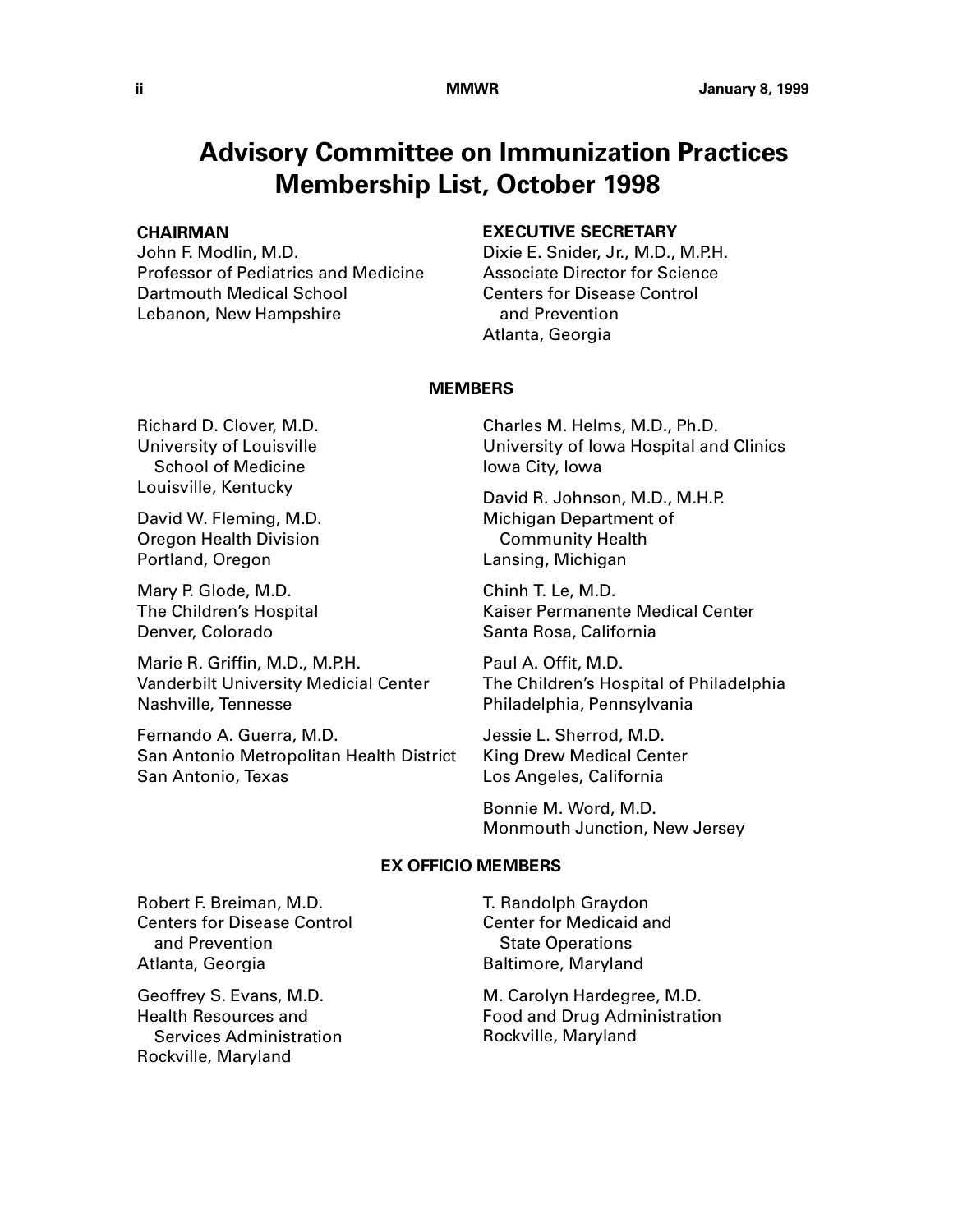# **Advisory Committee on Immunization Practices Membership List, October 1998 — Continued**

Regina Rabinovich, M.D. National Institutes of Health Bethesda, Maryland

Kristin Lee Nichol, M.D., M.P.H. VA Medical Center Minneapolis, Minnesota

David H. Trump, M.D., M.P.H. Office of the Assistant Secretary of Defense (Health Affairs) Falls Church, Virginia

### **LIAISON REPRESENTATIVES**

American Academy of Family Physicians Richard Zimmerman, M.D. Pittsburgh, Pennsylvania

American Academy of Pediatrics Larry Pickering, M.D. Norfolk, Virginia Neal A. Halsey, M.D. Baltimore, Maryland

American Association of Health Plans Gregory P. Gilmet, M.D. South Field, Michigan

American College of Obstetricians and Gynecologists Stanley A. Gall, M.D. Louisville, Kentucky

American College of Physicians Pierce Gardner, M.D. Stony Brook, New York

American Hospital Association William Schaffner, M.D. Nashville, Tennessee

American Medical Association H. David Wilson, M.D. Grand Forks, North Dakota

Association of Teachers of Preventive Medicine W. Paul McKinney, M.D. Louisville, Kentucky

Biotechnology Industry Organization Yvonne E. McHugh, Ph.D. Emeryville, California

Canadian National Advisory Committee on Immunization Victor Marchessault, M.D. Cumberland, Ontario

Hospital Infection Control Practices Advisory Committee Jane D. Siegel, M.D. Dallas, Texas

Infectious Diseases Society of America Samuel L. Katz, M.D. Durham, North Carolina

National Immunization Council and Child Health Program, Mexico Jose Ignacio Santos, M.D. Mexico City, Mexico

National Medical Association Walter Faggett, M.D. Atlanta, Georgia

National Vaccine Advisory Committee Georges Peter, M.D. Providence, Rhode Island

Pharmaceutical Research and Manufacturers of America Gordon R. Douglas, Jr., M.D. Whitehouse Station, New Jersey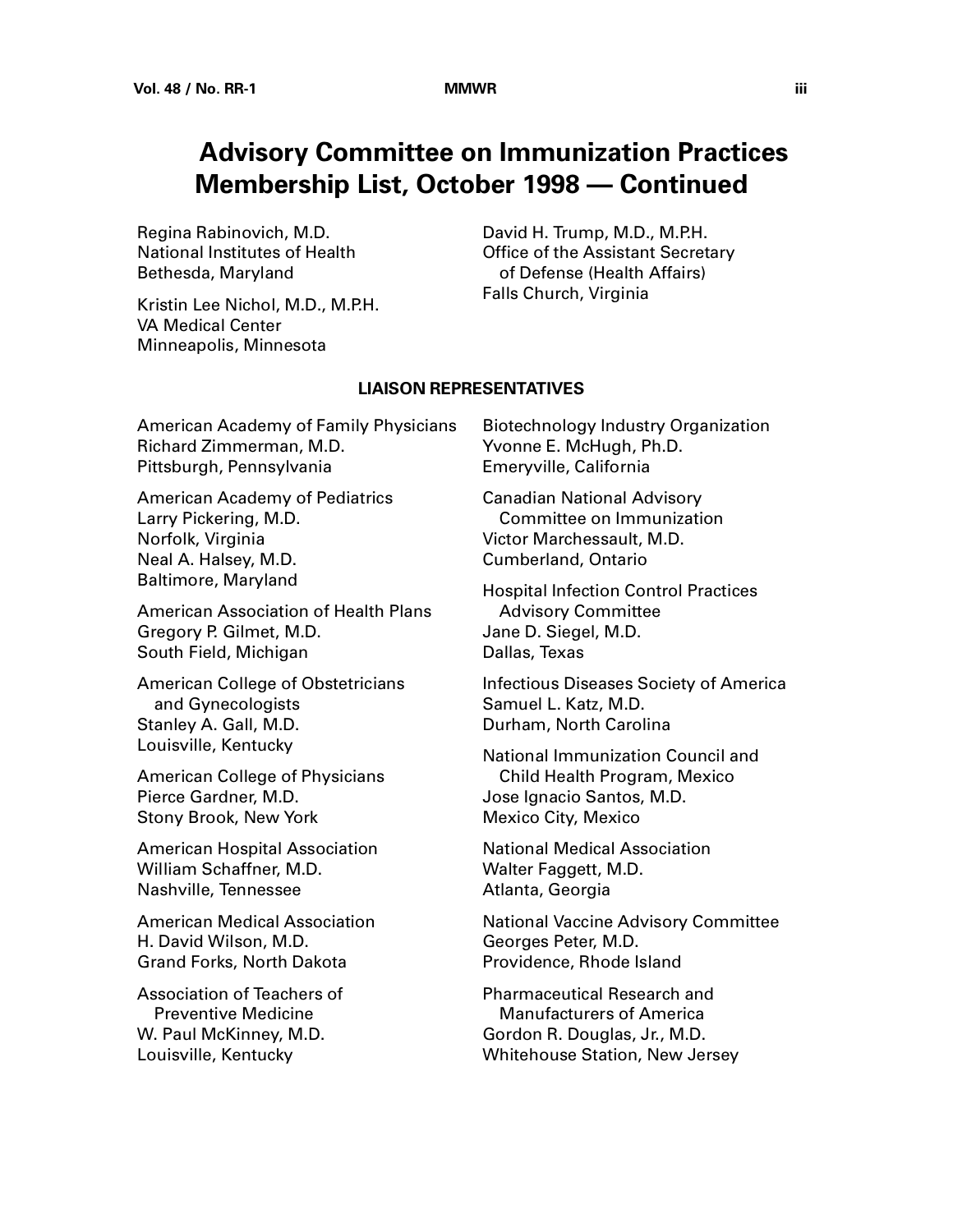# **Members of the Rabies Working Group Advisory Committee on Immunization Practices (ACIP)**

ACIP Members Charles M. Helms, M.D., Ph.D., Chairman David W. Fleming, M.D. Marie R. Griffin, M.D., M.P.H. M. Carolyn Hardegree, M.D. John F. Modlin, M.D.

National Association of State and Public Health Veterinarians Suzanne Jenkins, V.M.D., M.P.H.

> Food and Drug Administration Robin Levis, Ph.D.

Viral and Rickettsial Zoonoses Branch Division of Viral and Rickettsial Diseases National Center for Infectious Diseases, CDC James E. Childs, Sc.D., Acting Branch Chief Charles E. Rupprecht, V.M.D., Ph.D., Rabies Section Chief Paul M. Arguin, M.D. Cathleen Hanlon, V.M.D., Ph.D. John W. Krebs, M.S. Jean S. Smith, M.S. Tracee A. Treadwell, R.N., D.V.M., M.P.H.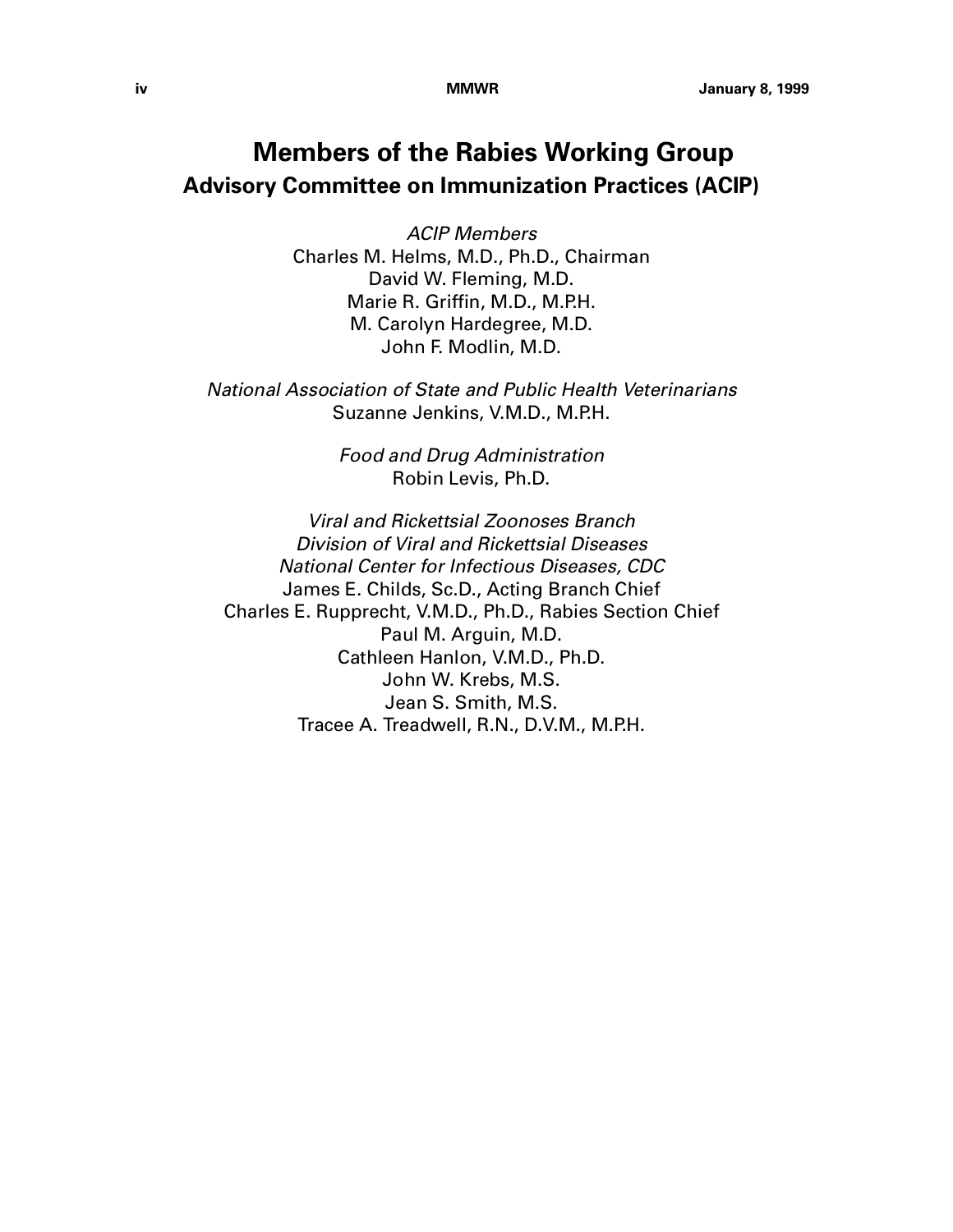The following CDC staff member prepared this report:

Paul M. Arguin, M.D. Division of Viral and Rickettsial Diseases National Center for Infectious Diseases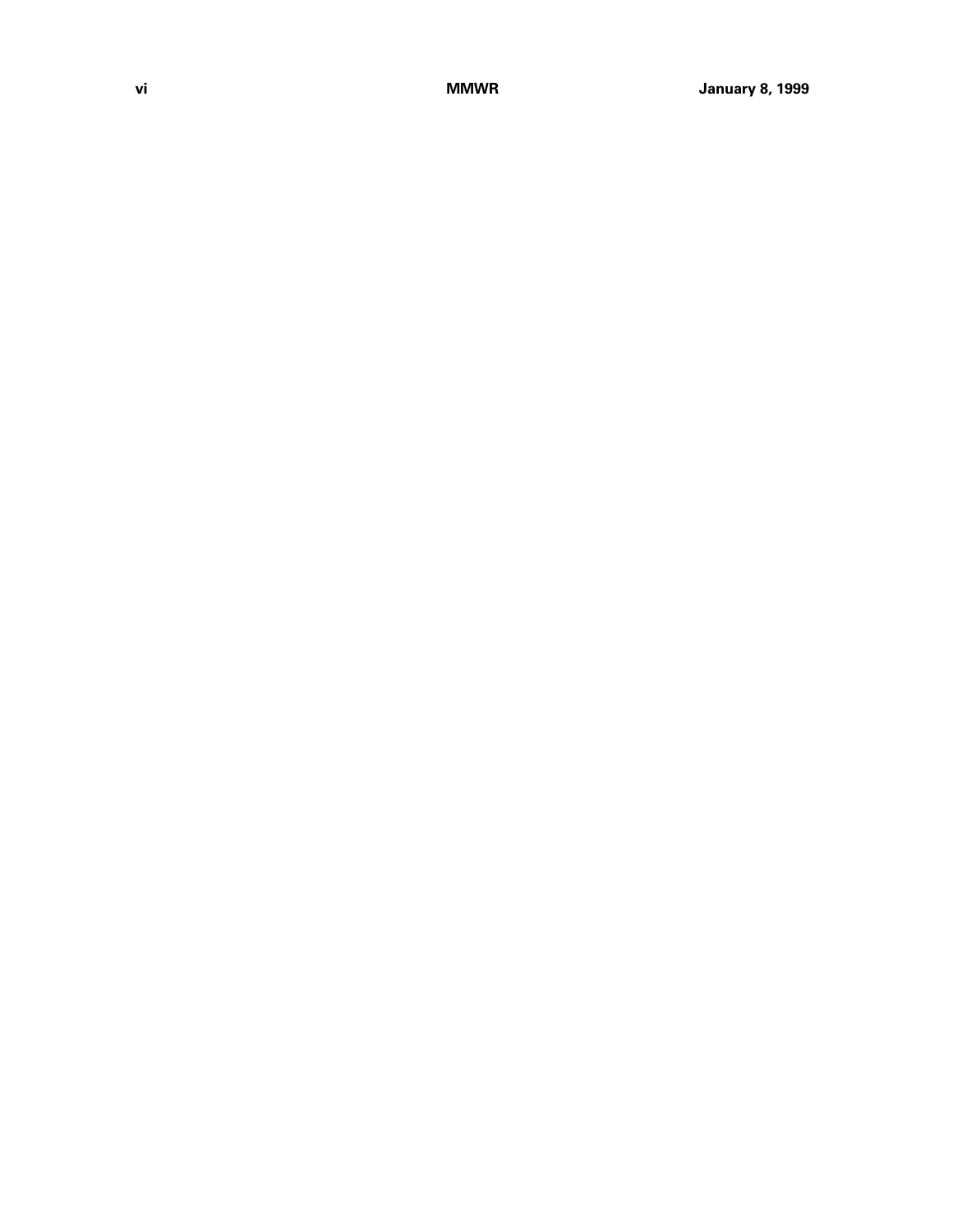# <span id="page-8-0"></span>**Human Rabies Prevention – United States, 1999 Recommendations of the Advisory Committee on Immunization Practices (ACIP)**

### **Summary**

These revised recommendations of the Advisory Committee on Immunization Practices update the previous recommendations on rabies prevention (MMWR 1991;40[No.RR-3]:1–14) to reflect the current status of rabies and antirabies biologics in the United States. This report includes new information about a human rabies vaccine approved for U.S. use in 1997, recommendations regarding exposure to bats, recommendations regarding an observation period for domestic ferrets, and changes in the local administration of rabies immune globulin.

# **INTRODUCTION**

Rabies is a viral infection transmitted in the saliva of infected mammals. The virus enters the central nervous system of the host, causing an encephalomyelitis that is almost always fatal. After the marked decrease of rabies cases among domestic animals in the United States in the 1940s and 1950s, indigenously acquired rabies among humans decreased substantially (1). In 1950, for example, 4,979 cases of rabies were reported among dogs, and 18 cases were reported among humans. Between 1980 and 1997, 95–247 cases were reported each year among dogs, and on average only two human cases were reported each year in which rabies was attributable to variants of the virus associated with indigenous dogs (2 ). Thus, the likelihood of human exposure to a rabid domestic animal in the United States has decreased greatly. However, during the same period, 12 cases of human rabies were attributed to variants of the rabies virus associated with dogs from outside the United States  $(3,4)$ . Therefore, international travelers to areas where canine rabies is still endemic have an increased risk of exposure to rabies.

Rabies among wildlife — especially raccoons, skunks, and bats — has become more prevalent since the 1950s, accounting for >85% of all reported cases of animal rabies every year since 1976 (1). Rabies among wildlife occurs throughout the continental United States; only Hawaii remains consistently rabies-free. Wildlife is the most important potential source of infection for both humans and domestic animals in the United States. Since 1980, a total of 21 (58%) of the 36 human cases of rabies diagnosed in the United States have been associated with bat variants  $(2,5,6)$ . In most other countries — including most of Asia, Africa, and Latin America — dogs remain the major species with rabies and the most common source of rabies among humans. Twelve (33%) of the 36 human rabies deaths reported to the Centers for Disease Control and Prevention (CDC) from 1980 through 1997 appear to have been related to rabid animals outside the United States (2,6 ).

<sup>\*</sup>For assistance with problems or questions about rabies prophylaxis, contact your local or state health department. If local or state health department personnel are unavailable, call the Division of Viral and Rickettsial Diseases, National Center for Infectious Diseases, CDC at (404) 639-1050 during working hours or (404) 639-2888 during nights, weekends, and holidays.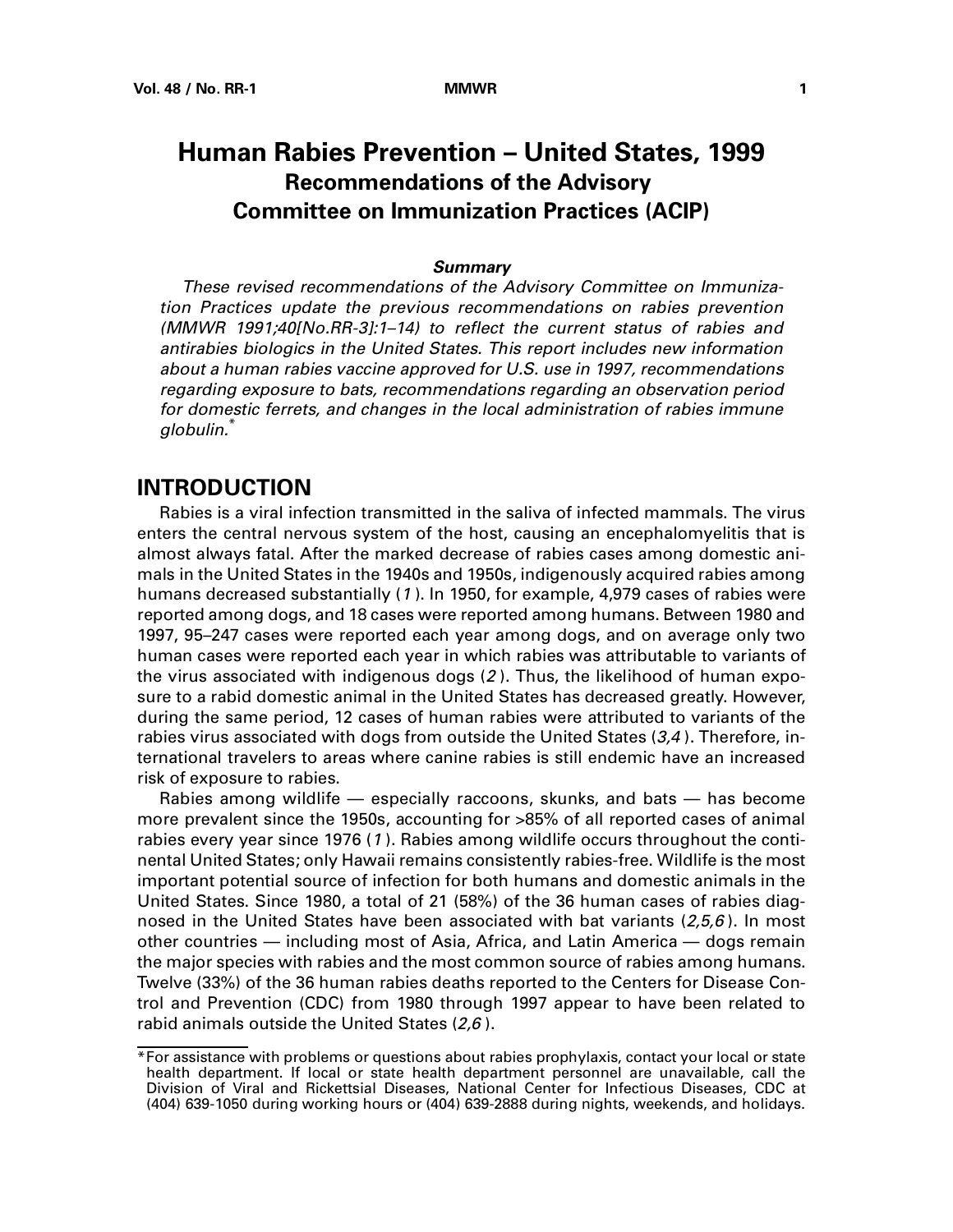<span id="page-9-0"></span>Although rabies among humans is rare in the United States, every year approximately 16,000–39,000 persons receive postexposure prophylaxis (7 ). To appropriately manage potential human exposures to rabies, the risk of infection must be accurately assessed. Administration of rabies postexposure prophylaxis is a medical urgency, not a medical emergency, but decisions must not be delayed. Systemic prophylactic treatments occasionally are complicated by adverse reactions, but these reactions are rarely severe (8–12 ).

Data on the safety, immunogenicity, and efficacy of active and passive rabies immunization have come from both human and animal studies. Although controlled human trials have not been performed, extensive field experience from many areas of the world indicates that postexposure prophylaxis combining wound treatment, passive immunization, and vaccination is uniformly effective when appropriately applied (13–18 ). However, rabies has occasionally developed among humans when key elements of the rabies postexposure prophylaxis regimens were omitted or incorrectly administered (see Treatment Outside the United States).

# **RABIES BIOLOGICS**

Two types of rabies immunizing products are available in the United States (Table 1):

- Rabies vaccines induce an active immune response that includes the production of neutralizing antibodies. This antibody response requires approximately 7– 10 days to develop and usually persists for ≥2 years.
- Rabies immune globulin (RIG) provides a rapid, passive immunity that persists for only a short time (half-life of approximately 21 days) (19 ).

In all postexposure prophylaxis regimens, except for persons previously immunized, both products should be used concurrently.

| Human rabies vaccine                                                     | <b>Product name</b>                                           | <b>Manufacturer</b>                                                                                  |
|--------------------------------------------------------------------------|---------------------------------------------------------------|------------------------------------------------------------------------------------------------------|
| Human diploid cell vaccine<br>(HDCV)<br>• Intramuscular<br>• Intradermal | Imovax <sup>®</sup> Rabies<br>Imovax <sup>®</sup> Rabies I.D. | Pasteur-Merieux Serum et Vaccins,<br>Connaught Laboratories, Inc.<br>Phone: (800) VACCINE (822-2463) |
| Rabies vaccine adsorbed<br>(RVA)<br>• Intramuscular                      | <b>Rabies Vaccine</b><br>Adsorbed (RVA)                       | <b>BioPort Corporation</b><br>Phone: (517) 335-8120                                                  |
| Purified chick embryo cell<br>vaccine (PCEC)<br>• Intramuscular          | RabAvert™                                                     | <b>Chiron Corporation</b><br>Phone: (800) CHIRON8 (244-7668)                                         |
| Rabies immune globulin (RIG) Imogam® Rabies-HT                           |                                                               | Pasteur-Merieux Serum et Vaccins,<br>Connaught Laboratories, Inc.<br>Phone: (800) VACCINE (822-2463) |
|                                                                          | BayRab™                                                       | Bayer Corporation Pharmaceutical Div.<br>Phone: (800) 288-8370                                       |

**TABLE 1. Rabies biologics — United States, 1999**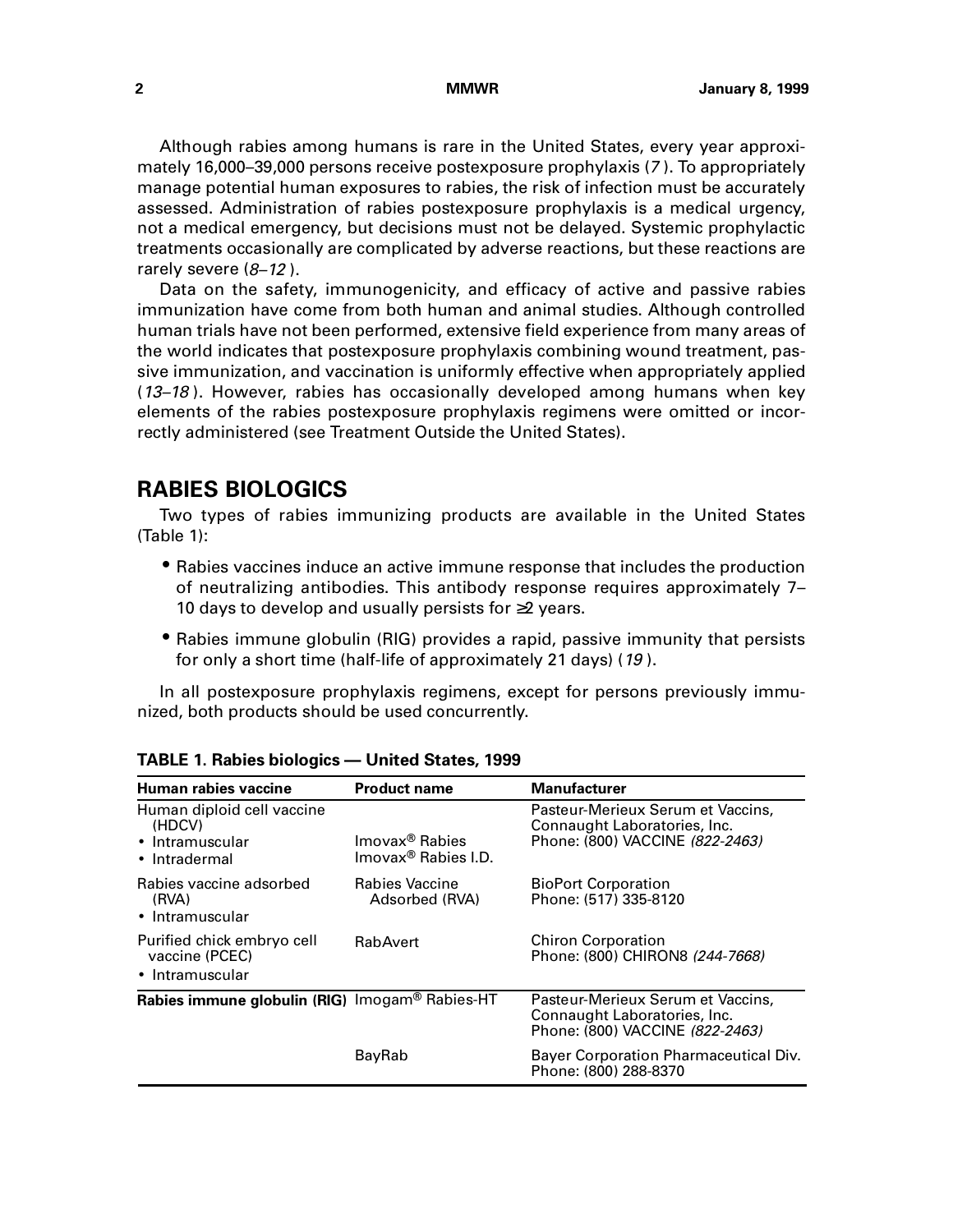# <span id="page-10-0"></span>**Vaccines Licensed for Use in the United States**

Four formulations of three inactivated rabies vaccines are currently licensed for preexposure and postexposure prophylaxis in the United States (Table 1). When used as indicated, all three types of rabies vaccines are considered equally safe and efficacious. The potency of one dose is  $\geq 2.5$  international units (IU) per 1.0 mL of rabies virus antigen, which is the World Health Organization recommended standard (20 ). A full 1.0-mL dose can be used for both preexposure and postexposure prophylaxis. However, only the Imovax<sup>®</sup> Rabies I.D. vaccine (human diploid cell vaccine [HDCV]) has been evaluated and approved by the Food and Drug Administration (FDA) for the intradermal dose and route for preexposure vaccination  $(21-24)$ . Therefore, rabies vaccine adsorbed (RVA) and purified chick embryo cell vaccine (PCEC) should not be used intradermally. Usually, an immunization series is initiated and completed with one vaccine product. No clinical studies have been conducted that document a change in efficacy or the frequency of adverse reactions when the series is completed with a second vaccine product.

### **Human Diploid Cell Vaccine (HDCV)**

HDCV is prepared from the Pitman-Moore strain of rabies virus grown on MRC-5 human diploid cell culture, concentrated by ultrafiltration, and inactivated with betapropiolactone (16 ). It is supplied in two forms:

- Intramuscular (IM) administration, a single-dose vial containing lyophilized vaccine that is reconstituted in the vial with the accompanying diluent to a final volume of 1.0 mL just before administration.
- Intradermal (ID) administration, a single-dose syringe containing lyophilized vaccine that is reconstituted in the syringe to a final volume of 0.1 mL just before administration (25 ).

### **Rabies Vaccine Adsorbed (RVA)**

RVA was developed and is currently manufactured and distributed in the state of Michigan by BioPort Corporation. The vaccine is prepared from the Kissling strain of Challenge Virus Standard (CVS) rabies virus adapted to fetal rhesus lung diploid cell culture (26–31 ). The vaccine virus is inactivated with betapropiolactone and concentrated by adsorption to aluminum phosphate. Because RVA is adsorbed to aluminum phosphate, it is liquid rather than lyophilized. It is approved for IM administration only as a 1.0-mL dose.

### **Purified Chick Embryo Cell Vaccine (PCEC)**

PCEC became available in the United States in autumn 1997 (32). It is prepared from the fixed rabies virus strain Flury LEP grown in primary cultures of chicken fibroblasts. The virus is inactivated with betapropiolactone and further processed by zonal centrifugation in a sucrose density gradient. It is formulated for IM administration only. PCEC is available in a single-dose vial containing lyophilized vaccine that is reconstituted in the vial with the accompanying diluent to a final volume of 1.0 mL just before administration.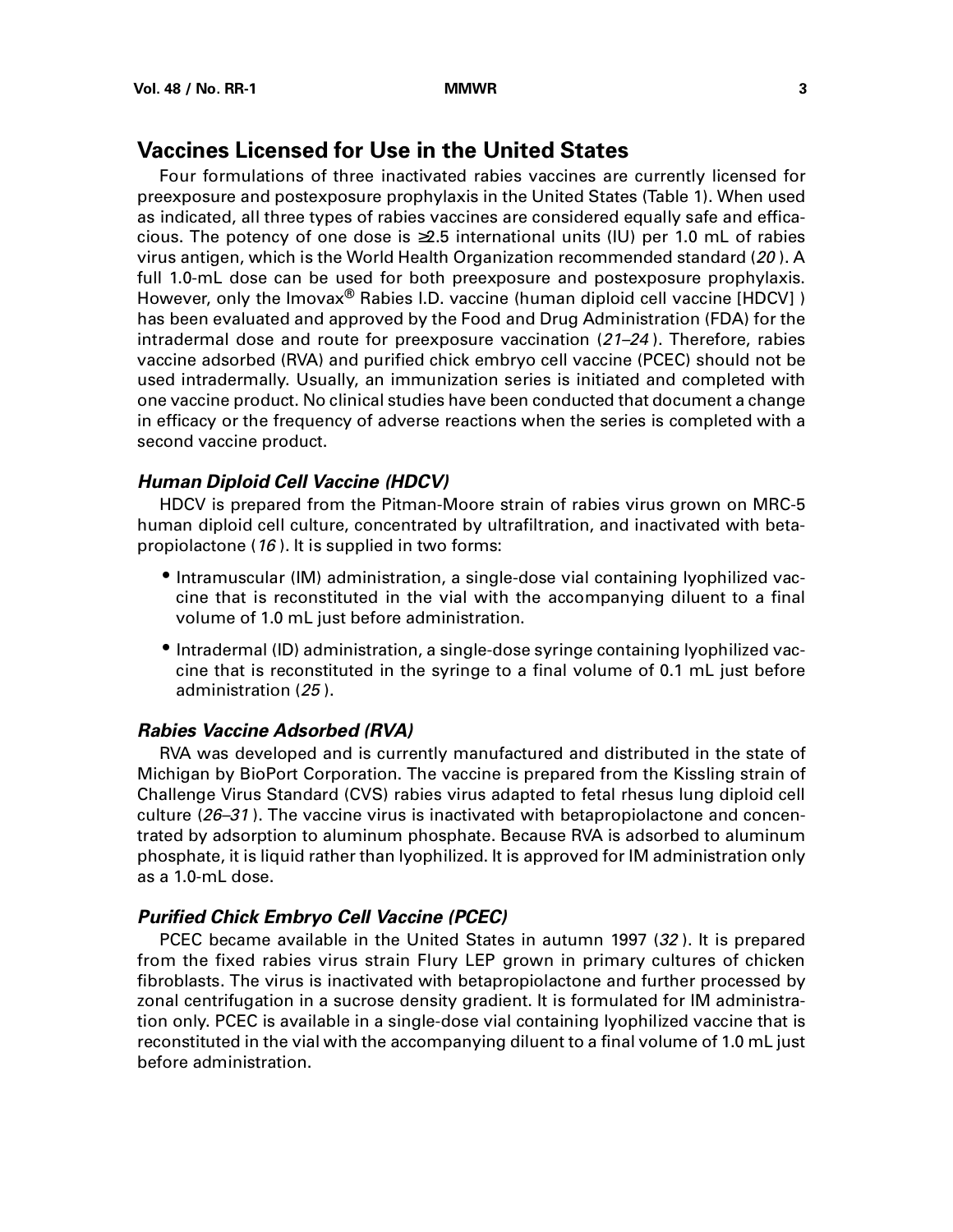# <span id="page-11-0"></span>**Rabies Immune Globulin Licensed for Use in the United States**

The two RIG products, BayRab™ and Imogam® Rabies-HT (Table 1), are an antirabies immunoglobulin (IgG) preparation concentrated by cold ethanol fractionation from plasma of hyperimmunized human donors. Rabies neutralizing antibody, standardized at a concentration of 150 IU per mL, is supplied in 2-mL (300 IU) vials for pediatric use and 10-mL (1,500 IU) vials for adult use; the recommended dose is 20 IU/kg body weight. Both RIG preparations are considered equally efficacious when used as described in this report (see Treatment of Wounds and Immunization).

## **PRIMARY OR PREEXPOSURE VACCINATION**

Preexposure vaccination should be offered to persons in high-risk groups, such as veterinarians, animal handlers, and certain laboratory workers. Preexposure vaccination also should be considered for other persons whose activities bring them into frequent contact with rabies virus or potentially rabid bats, raccoons, skunks, cats, dogs, or other species at risk for having rabies. In addition, international travelers might be candidates for preexposure vaccination if they are likely to come in contact with animals in areas where dog rabies is enzootic and immediate access to appropriate medical care, including biologics, might be limited. Routine preexposure prophylaxis for other situations might not be indicated (33,34 ).

Preexposure prophylaxis is administered for several reasons. First, although preexposure vaccination does not eliminate the need for additional therapy after a rabies exposure, it simplifies therapy by eliminating the need for RIG and decreasing the number of doses of vaccine needed — a point of particular importance for persons at high risk for being exposed to rabies in areas where immunizing products might not be available or where they might be at high risk for adverse reactions. Second, preexposure prophylaxis might protect persons whose postexposure therapy is delayed. Finally, it might provide protection to persons at risk for inapparent exposures to rabies.

# **Intramuscular Primary Vaccination**

Three 1.0-mL injections of HDCV, RVA, or PCEC should be administered intramuscularly (deltoid area) — one injection per day on days 0, 7, and 21 or 28 (Table 2). In a study in the United States, >1,000 persons received HDCV according to this regimen. Antibody was found in serum samples of all subjects when tested by the rapid fluorescent focus inhibition test (RFFIT). Studies with other products have produced comparable results (21,35–39 ).

### **Intradermal Primary Vaccination**

A regimen of three 0.1-mL ID doses of HDCV, one each on days 0, 7, and 21 or 28, is also used for preexposure vaccination (Table 2) as an alternative to the 1.0-mL IM regimen for rabies preexposure prophylaxis with HDCV (8,21,22,24,35-37,40). A single dose of lyophilized HDCV (Imovax<sup>®</sup> Rabies I.D.) is available prepackaged for reconstitution in the syringe just before administration. The syringe is designed to deliver 0.1 mL of HDCV reliably and has been approved by the FDA since 1986 (25).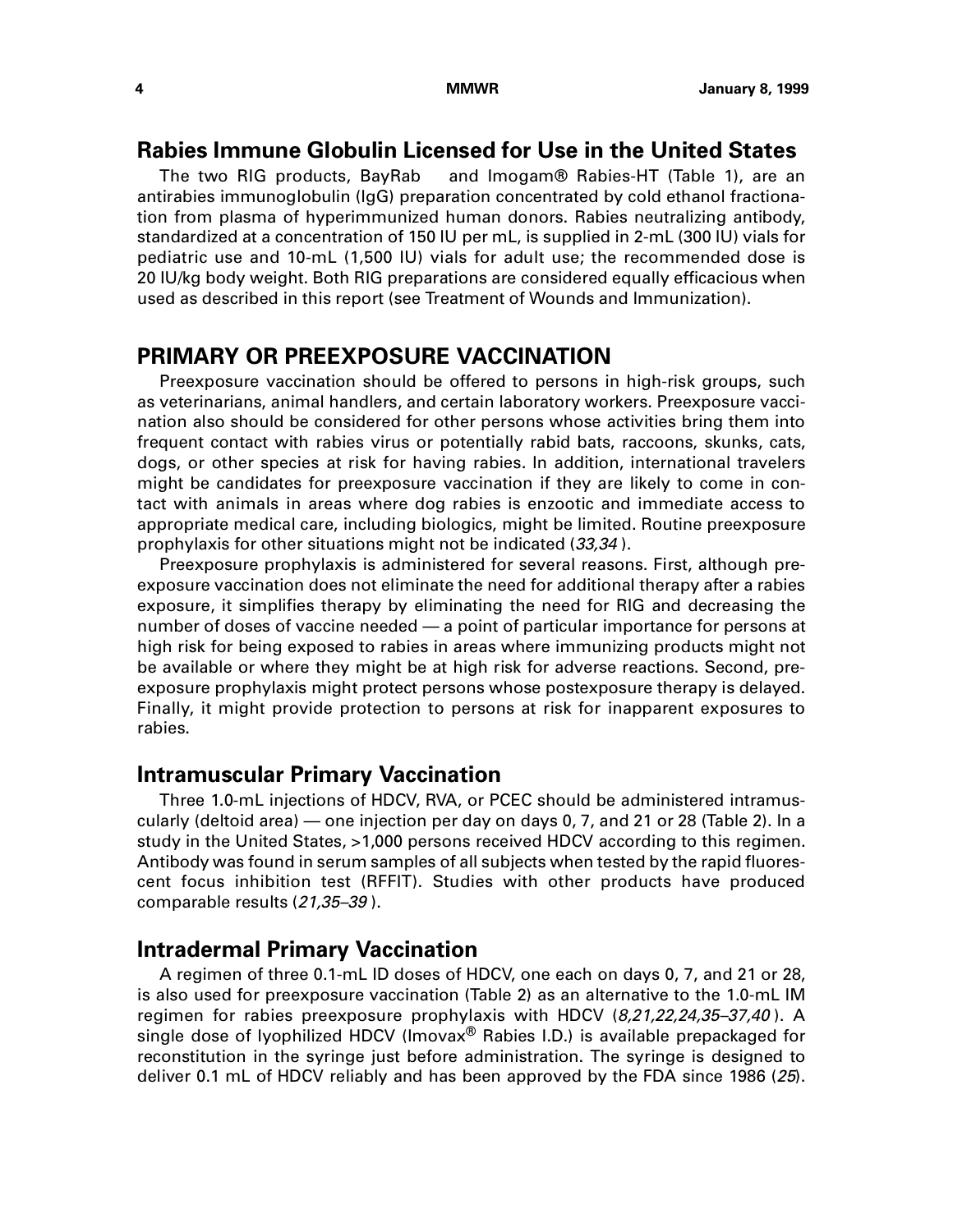| <b>Type of vaccination</b> | Route         | Regimen                                                                           |
|----------------------------|---------------|-----------------------------------------------------------------------------------|
| Primary                    | Intramuscular | HDCV, PCEC or RVA; 1.0 mL (deltoid area),<br>one each on days 0,* 7, and 21 or 28 |
|                            | Intradermal   | HDCV; 0.1 mL, one each on days $0, *$ 7, and<br>21 or 28                          |
| <b>Booster</b>             | Intramuscular | HDCV, PCEC, or RVA; 1.0 mL (deltoid area),<br>day $0^*$ only                      |
|                            | Intradermal   | HDCV; 0.1 mL, day 0* only                                                         |

**TABLE 2. Rabies preexposure prophylaxis schedule — United States, 1999**

HDCV=human diploid cell vaccine; PCEC=purified chick embryo cell vaccine; RVA=rabies vaccine adsorbed. \* Day 0 is the day the first dose of vaccine is administered.

The 0.1-mL ID doses, administered in the area over the deltoid (lateral aspect of the upper arm) on days 0, 7, and 21 or 28, are used for primary preexposure vaccination. One 0.1-mL ID dose is used for routine preexposure booster vaccination (Table 2). The 1.0-mL vial is not approved for multidose ID use. RVA and PCEC are not approved for and should not be administered intradermally (26 ).

When chloroquine phosphate was used routinely for malaria prophylaxis, investigators discovered that the drug decreased the antibody response to concomitantly administered HDCV (41). Although interference with the immune response to rabies vaccine by other antimalarials structurally related to chloroquine (e.g., mefloquine) has not been evaluated, precautions for persons receiving these drugs should be followed. Accordingly, HDCV should not be administered intradermally to a person traveling to malaria-endemic countries while the person is receiving one of these antimalarials (42 ). The IM administration of three doses of 1.0 mL of vaccine for preexposure prophylaxis provides a sufficient margin of safety in this situation (42 ). For persons who will be receiving both rabies preexposure prophylaxis and antimalarial chemoprophylaxis in preparation for travel to a rabies-enzootic area, the ID regimen should be initiated at least 1 month before travel to allow for completion of the full three-dose vaccine series before antimalarial prophylaxis begins. If this schedule is not possible, the IM regimen should be used.

# **Preexposure Booster Doses of Vaccine**

Persons who work with rabies virus in research laboratories or vaccine production facilities (continuous risk category [Table 3] [43 ]) are at the highest risk for inapparent exposures. Such persons should have a serum sample tested for rabies antibody every 6 months. Booster doses (IM or ID [Table 2]) of vaccine should be administered to maintain a serum titer corresponding to at least complete neutralization at a 1:5 serum dilution by the RFFIT. The frequent-risk category includes other laboratory workers (e.g., those performing rabies diagnostic testing), spelunkers, veterinarians and staff, and animal-control and wildlife officers in areas where animal rabies is enzootic. Persons in this group should have a serum sample tested for rabies antibody every 2 years; if the titer is less than complete neutralization at a 1:5 serum dilution by the RFFIT, the person also should receive a single booster dose of vaccine. Veterinarians, veterinary students, and animal-control and wildlife officers working in areas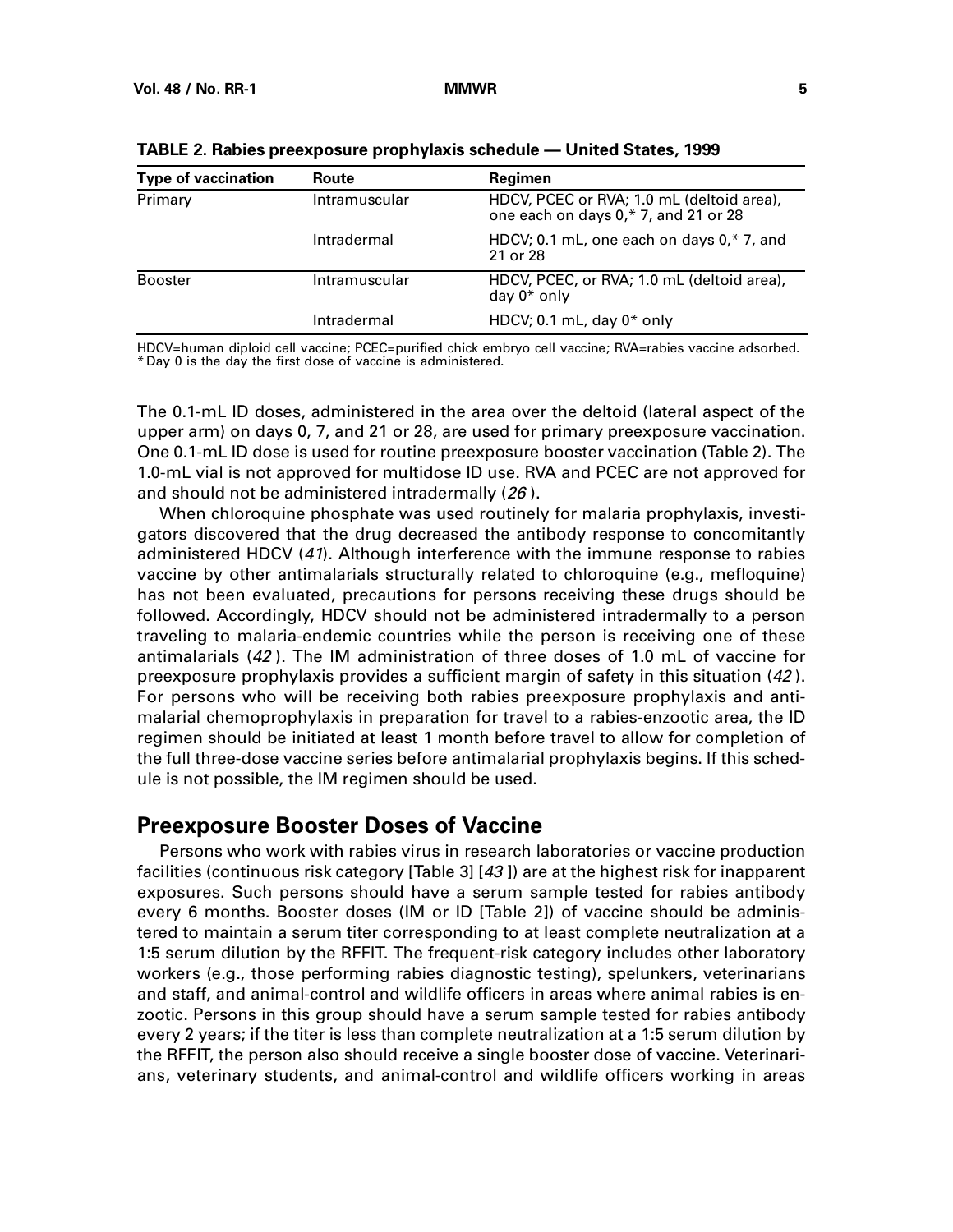| <b>Risk category</b>                                | Nature of risk                                                                                                                                                | <b>Typical populations</b>                                                                                                                                                                                                                                                  | <b>Preexposure</b><br>recommendations                                                                                                           |
|-----------------------------------------------------|---------------------------------------------------------------------------------------------------------------------------------------------------------------|-----------------------------------------------------------------------------------------------------------------------------------------------------------------------------------------------------------------------------------------------------------------------------|-------------------------------------------------------------------------------------------------------------------------------------------------|
| Continuous                                          | Virus present<br>continuously, often in<br>high concentrations.<br>Specific exposures likely<br>to go unrecognized. Bite,<br>nonbite, or aerosol<br>exposure. | Rabies research<br>laboratory workers;*<br>rabies biologics<br>production workers.                                                                                                                                                                                          | Primary course.<br>Serologic testing every<br>6 months; booster<br>vaccination if antibody<br>titer is below acceptable<br>level. <sup>†</sup>  |
| Frequent                                            | Exposure usually<br>episodic, with source<br>recognized, but<br>exposure also might be<br>unrecognized. Bite,<br>nonbite, or aerosol<br>exposure.             | Rabies diagnostic lab<br>workers,* spelunkers,<br>veterinarians and staff,<br>and animal-control and<br>wildlife workers in<br>rabies-enzootic areas.                                                                                                                       | Primary course.<br>Serologic testing every<br>2 years; booster<br>vaccination if antibody<br>titer is below acceptable<br>$level.$ <sup>T</sup> |
| Infrequent<br>(greater than<br>population at large) | Exposure nearly always<br>episodic with source<br>recognized. Bite or<br>nonbite exposure.                                                                    | Veterinarians and<br>animal-control and<br>wildlife workers in areas<br>with low rabies rates.<br>Veterinary students.<br>Travelers visiting areas<br>where rabies is enzootic<br>and immediate access to<br>appropriate medical care<br>including biologics is<br>limited. | Primary course. No<br>serologic testing or<br>booster vaccination.                                                                              |
| Rare<br>(population at large)                       | Exposure always<br>episodic with source<br>recognized. Bite or<br>nonbite exposure.                                                                           | U.S. population at large,<br>including persons in<br>rabies-epizootic areas.                                                                                                                                                                                                | No vaccination<br>necessary.                                                                                                                    |

<span id="page-13-0"></span>**TABLE 3. Rabies preexposure prophylaxis guide — United States, 1999**

\* Judgment of relative risk and extra monitoring of vaccination status of laboratory workers is the responsi-

bility of the laboratory supervisor (43 ). † Minimum acceptable antibody level is complete virus neutralization at a 1:5 serum dilution by the rapid fluorescent focus inhibition test. A booster dose should be administered if the titer falls below this level.

with low rabies rates (infrequent exposure group) and at-risk international travelers do not require routine preexposure booster doses of vaccine after completion of primary preexposure vaccination.

# **Postexposure Therapy for Previously Vaccinated Persons**

If exposed to rabies, previously vaccinated persons should receive two IM doses (1.0 mL each) of vaccine, one immediately and one 3 days later. Previously vaccinated persons are those who have received one of the recommended preexposure or postexposure regimens of HDCV, RVA, or PCEC, or those who received another vaccine and had a documented rabies antibody titer. RIG is unnecessary and should not be administered to these persons because an anamnestic response will follow the administration of a booster regardless of the prebooster antibody titer (44 ).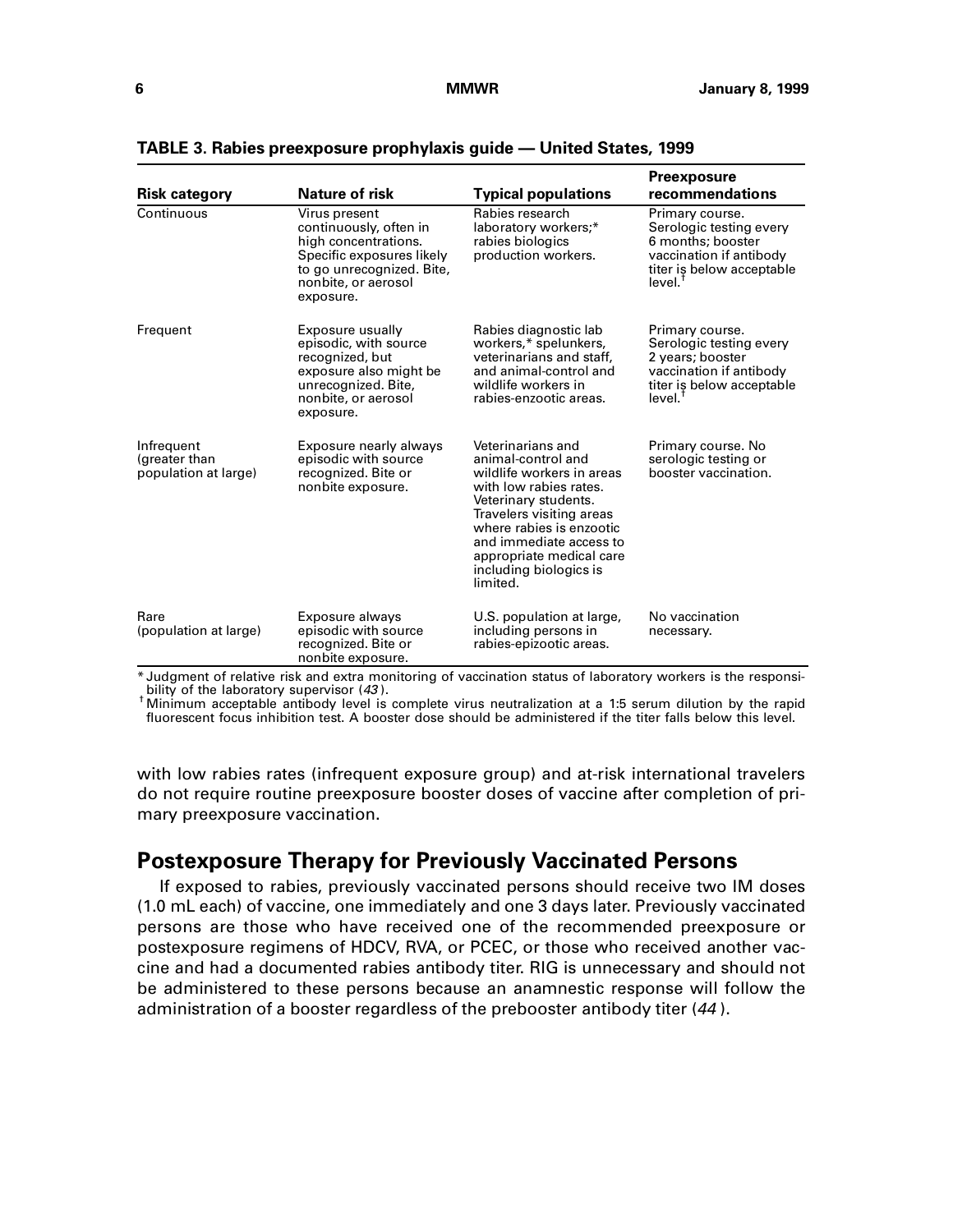# <span id="page-14-0"></span>**Preexposure Vaccination and Serologic Testing**

Because the antibody response has been satisfactory after these recommended preexposure prophylaxis vaccine regimens, routine serologic testing to confirm seroconversion is not necessary except for persons suspected of being immunosuppressed. Patients who are immunosuppressed by disease or medications should postpone preexposure vaccinations and consider avoiding activities for which rabies preexposure prophylaxis is indicated. When that is not possible, immunosuppressed persons who are at risk for exposure to rabies should be vaccinated and their antibody titers checked. In these cases, failures to seroconvert after the third dose should be managed in consultation with appropriate public health officials.

# **POSTEXPOSURE PROPHYLAXIS**

## **Rationale for Treatment**

Administration of rabies postexposure prophylaxis is a medical urgency, not a medical emergency. Physicians should evaluate each possible exposure to rabies and, if necessary, consult with local or state public health officials regarding the need for rabies prophylaxis (Table 4). In the United States, the following factors should be considered before specific antirabies postexposure prophylaxis is initiated.

| <b>Animal type</b>                                                                                                              | <b>Evaluation and</b><br>disposition of animal                                         | Postexposure prophylaxis<br>recommendations                                                                                                                                                                                        |
|---------------------------------------------------------------------------------------------------------------------------------|----------------------------------------------------------------------------------------|------------------------------------------------------------------------------------------------------------------------------------------------------------------------------------------------------------------------------------|
| Dogs, cats, and ferrets                                                                                                         | Healthy and available for<br>10 days observation                                       | Persons should not begin<br>prophylaxis unless animal<br>develops clinical signs of<br>rabies.*                                                                                                                                    |
|                                                                                                                                 | Rabid or suspected rabid                                                               | Immediately vaccinate.                                                                                                                                                                                                             |
|                                                                                                                                 | Unknown (e.g., escaped)                                                                | Consult public health officials.                                                                                                                                                                                                   |
| Skunks, raccoons, foxes and<br>most other carnivores; bats                                                                      | Regarded as rabid unless<br>animal proven negative by<br>laboratory tests <sup>†</sup> | Consider immediate<br>vaccination.                                                                                                                                                                                                 |
| Livestock, small rodents,<br>lagomorphs (rabbits and<br>hares), large rodents<br>(woodchucks and beavers),<br>and other mammals | Consider individually.                                                                 | Consult public health officials.<br>Bites of squirrels, hamsters,<br>guinea pigs, gerbils,<br>chipmunks, rats, mice, other<br>small rodents, rabbits, and<br>hares almost never require<br>antirabies postexposure<br>prophylaxis. |

### **TABLE 4. Rabies postexposure prophylaxis guide — United States, 1999**

\*During the 10-day observation period, begin postexposure prophylaxis at the first sign of rabies in a dog, cat, or ferret that has bitten someone. If the animal exhibits clinical signs of rabies, it should be euthanized immediately and tested.

†The animal should be euthanized and tested as soon as possible. Holding for observation is not recommended. Discontinue vaccine if immunofluorescence test results of the animal are negative.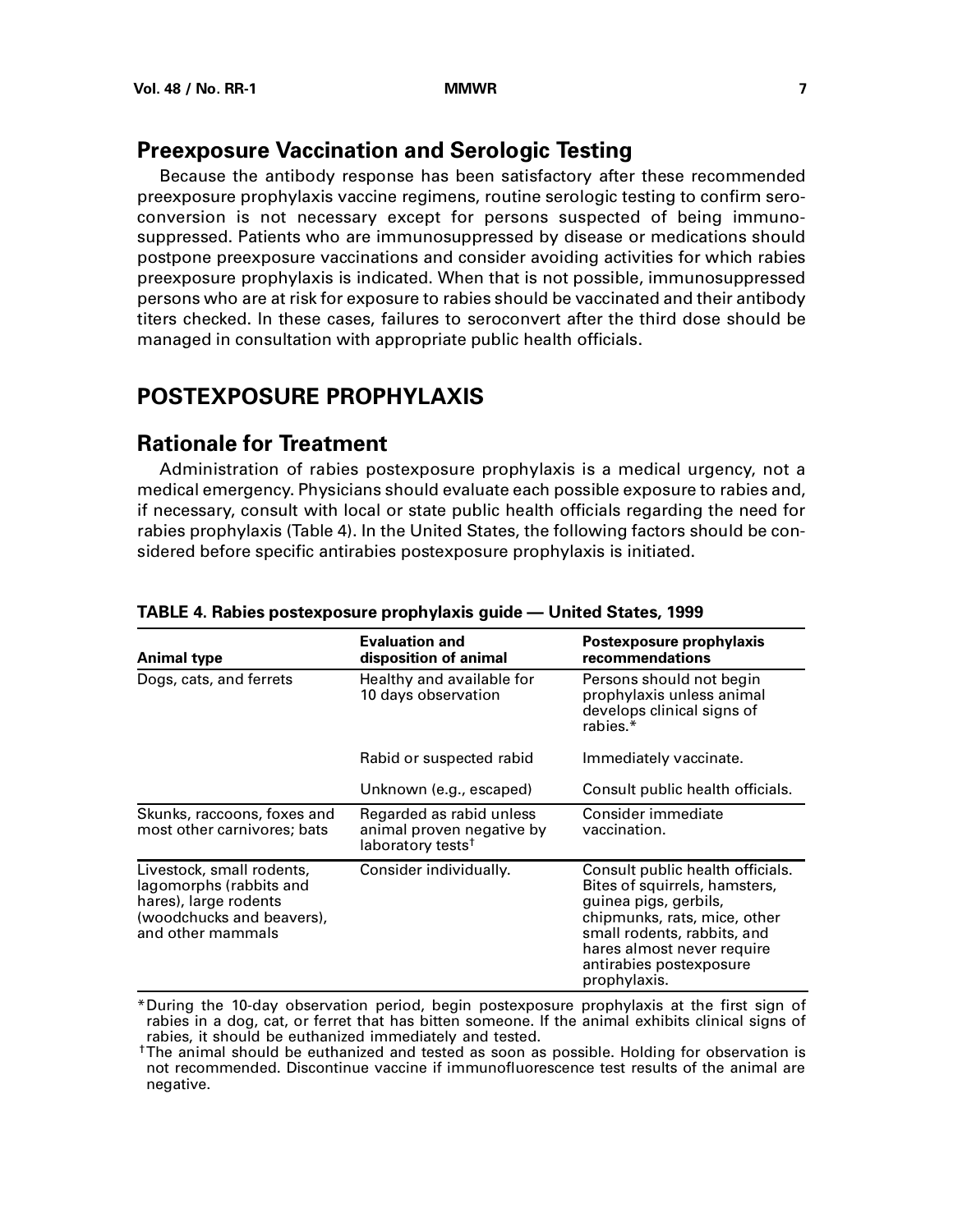### <span id="page-15-0"></span>**Types of Exposure**

Rabies is transmitted only when the virus is introduced into bite wounds or open cuts in skin or onto mucous membranes. If no exposure has occurred (i.e., no bite or nonbite exposure), postexposure prophylaxis is not necessary. The likelihood of rabies infection varies with the nature and extent of exposure. Two categories of exposure — bite and nonbite — should be considered.

### **Bite**

Any penetration of the skin by teeth constitutes a bite exposure. All bites, regardless of location, represent a potential risk of rabies transmission. Bites by some animals, such as bats, can inflict minor injury and thus be undetected (45 ).

### **Nonbite**

Nonbite exposures from terrestrial animals rarely cause rabies. However, occasional reports of transmission by nonbite exposure suggest that such exposures constitute sufficient reason to consider postexposure prophylaxis (46 ). The nonbite exposures of highest risk appear to be among persons exposed to large amounts of aerosolized rabies virus and surgical recipients of corneas transplanted from patients who died of rabies. Two cases of rabies have been attributed to probable aerosol exposures in laboratories, and two cases of rabies have been attributed to possible airborne exposures in caves containing millions of free-tailed bats (Tadarida brasiliensis) in the Southwest (47–51).

The contamination of open wounds, abrasions, mucous membranes, or theoretically, scratches, with saliva or other potentially infectious material (such as neural tissue) from a rabid animal also constitutes a nonbite exposure. Other contact by itself, such as petting a rabid animal and contact with blood, urine, or feces (e.g., guano) of a rabid animal, does not constitute an exposure and is not an indication for prophylaxis. Because the rabies virus is inactivated by desiccation and ultraviolet irradiation, in general, if the material containing the virus is dry, the virus can be considered noninfectious.

### **Human-to-Human Transmission**

Human-to-human transmission has occurred among eight recipients of transplanted corneas. Investigations revealed each of the donors had died of an illness compatible with or proven to be rabies  $(52–58)$ . The eight cases occurred in five countries: Thailand (two cases), India (two cases), Iran (two cases), the United States (one case), and France (one case). Stringent guidelines for acceptance of donor corneas have been implemented to reduce this risk.

Apart from corneal transplants, bite and nonbite exposures inflicted by infected humans could theoretically transmit rabies, but no laboratory-diagnosed cases occurring under such situations have been documented (59 ). Two nonlaboratory-confirmed cases of human-to-human rabies transmission in Ethiopia have been described (60). The reported route of exposure in both cases was direct salivary contact from another human (a bite and a kiss). Routine delivery of health care to a patient with rabies is not an indication for postexposure prophylaxis unless exposure of mucous membranes or nonintact skin to potentially infectious body fluids has occurred. Adherence to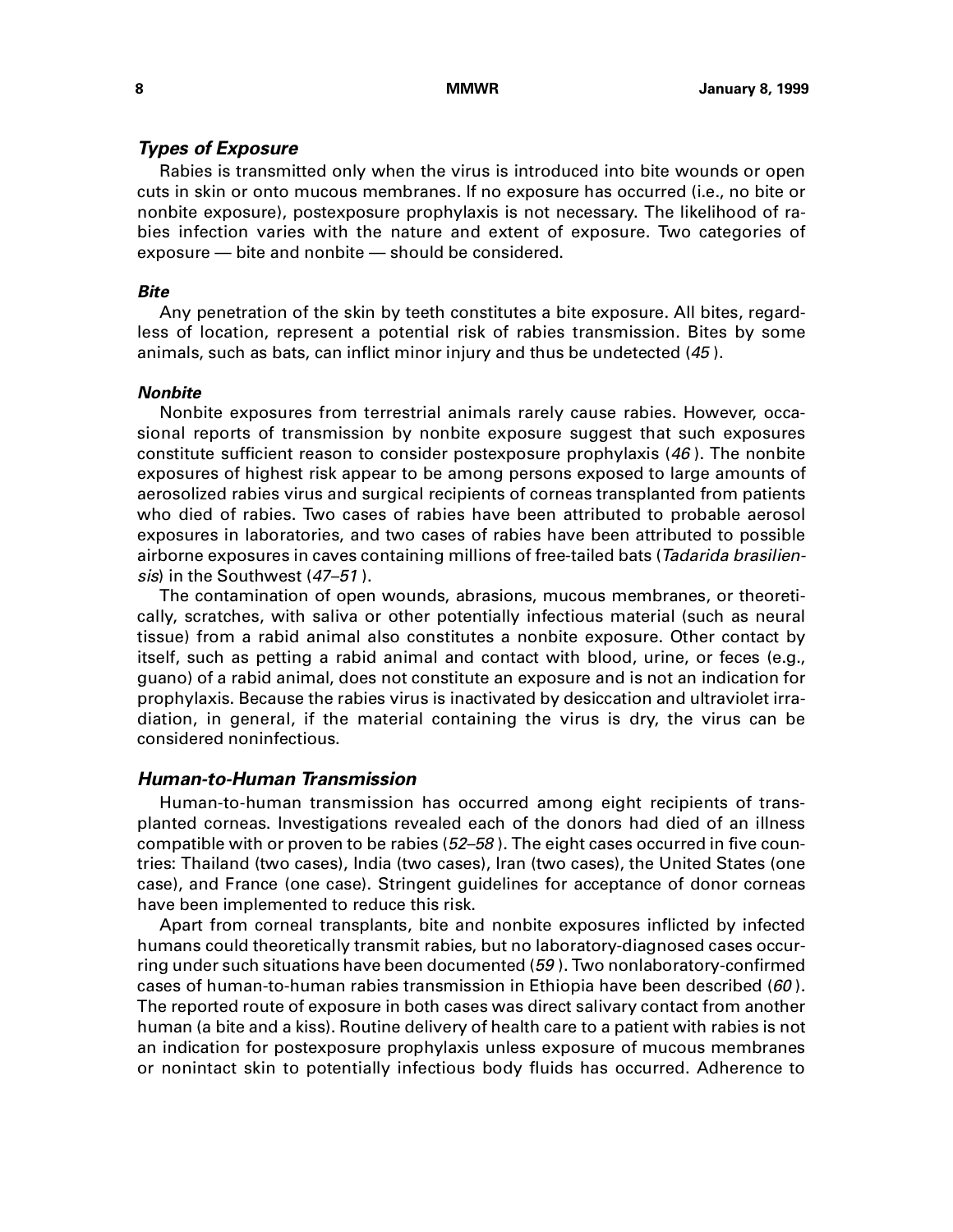<span id="page-16-0"></span>standard precautions as outlined by the Hospital Infection Control Practices Advisory

# **Animal Rabies Epidemiology and Evaluation of Involved Species**

Committee will minimize the risk of exposure (61 ).

### **Bats**

Rabid bats have been documented in the 49 continental states, and bats are increasingly implicated as important wildlife reservoirs for variants of rabies virus transmitted to humans (1 ). Recent epidemiologic data suggest that transmission of rabies virus can occur from minor, seemingly unimportant, or unrecognized bites from bats  $(5,6,62)$ . The limited injury inflicted by a bat bite (in contrast to lesions caused by terrestrial carnivores) and an often inaccurate recall of the exact exposure history might limit the ability of health-care providers to determine the risk of rabies resulting from an encounter with a bat (45 ). Human and domestic animal contact with bats should be minimized, and bats should never be handled by untrained and unvaccinated persons or be kept as pets  $(6,63)$ .

In all instances of potential human exposures involving bats, the bat in question should be safely collected, if possible, and submitted for rabies diagnosis. Rabies postexposure prophylaxis is recommended for all persons with bite, scratch, or mucous membrane exposure to a bat, unless the bat is available for testing and is negative for evidence of rabies. Postexposure prophylaxis might be appropriate even if a bite, scratch, or mucous membrane exposure is not apparent when there is reasonable probability that such exposure might have occurred.

On the basis of the available but sometimes conflicting information from the 21 bat-associated cases of human rabies reported since 1980, in 1–2 cases, a bite was reported; in 10–12 cases, apparent contact occurred but no bite was detected; and in 7–10 cases, no exposure to bats was reported, but an undetected or unreported bat bite remains the most plausible hypothesis. Clustering of bat-associated human cases within the same household has never been reported.

Consequently, postexposure prophylaxis should be considered when direct contact between a human and a bat has occurred, unless the exposed person can be certain a bite, scratch, or mucous membrane exposure did not occur. In instances in which a bat is found indoors and there is no history of bat-human contact, the likely effectiveness of postexposure prophylaxis must be balanced against the low risk such exposures appear to present. In this setting, postexposure prophylaxis can be considered for persons who were in the same room as the bat and who might be unaware that a bite or direct contact had occurred (e.g., a sleeping person awakens to find a bat in the room or an adult witnesses a bat in the room with a previously unattended child, mentally disabled person, or intoxicated person) and rabies cannot be ruled out by testing the bat. Postexposure prophylaxis would not be warranted for other household members.

### **Wild Terrestrial Carnivores**

Raccoons, skunks, foxes, and coyotes are the terrestrial animals most often infected with rabies. All bites by such wildlife must be considered possible exposures to the rabies virus. Postexposure prophylaxis should be initiated as soon as possible after patients are exposed to wildlife unless the animal has already been tested and shown not to be rabid. If postexposure prophylaxis has been initiated and subsequent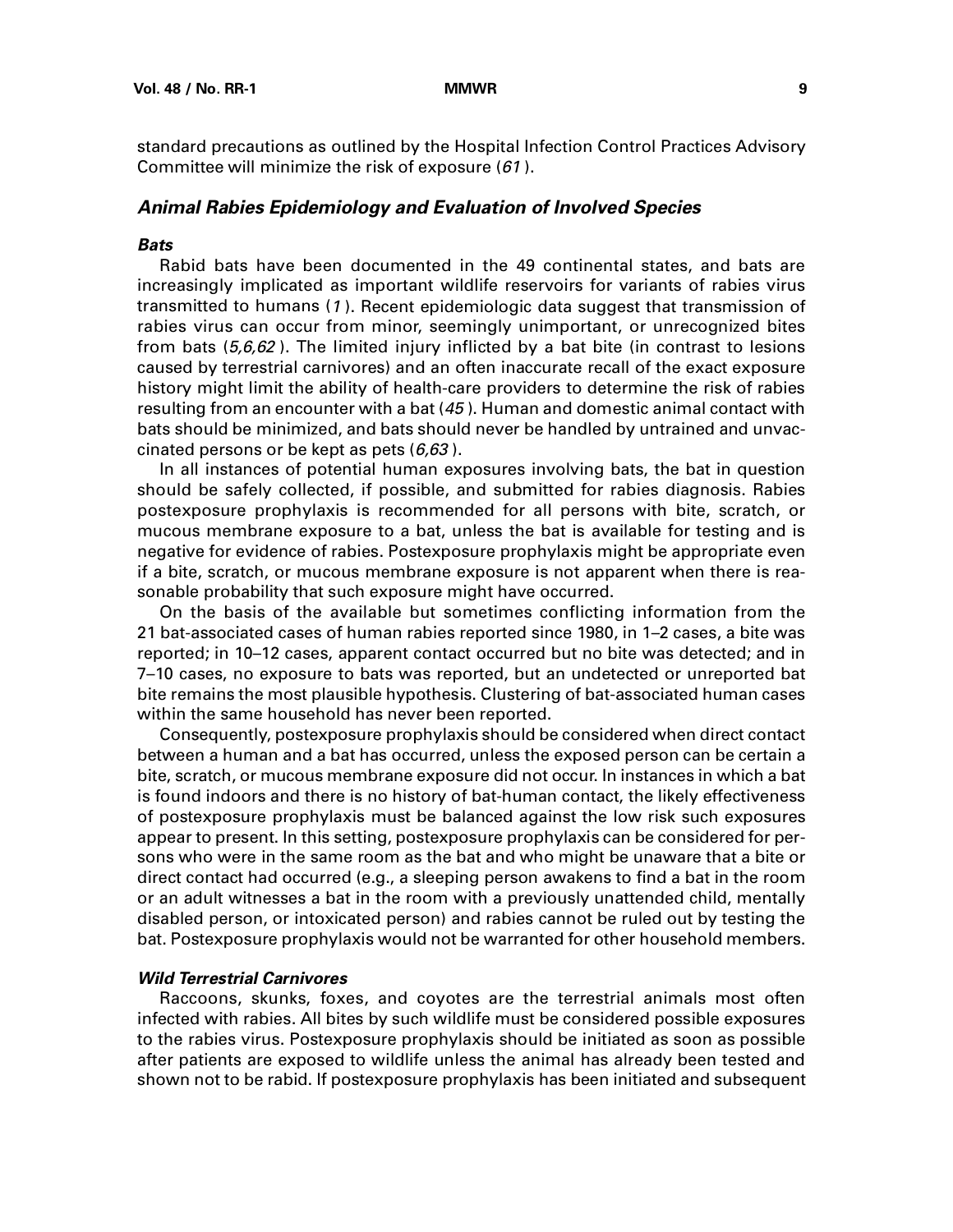immunofluorescence testing shows that the exposing animal was not rabid, postexposure prophylaxis can be discontinued.

Signs of rabies among wildlife cannot be interpreted reliably; therefore, any such animal that exposes a person should be euthanized at once (without unnecessary damage to the head) and the brain should be submitted for rabies testing (64). If the results of testing are negative by immunofluorescence, the saliva can be assumed to contain no virus, and the person bitten does not require postexposure prophylaxis.

### **Other Wild Animals**

Small rodents (e.g., squirrels, hamsters, guinea pigs, gerbils, chipmunks, rats, and mice) and lagomorphs (including rabbits and hares) are almost never found to be infected with rabies and have not been known to transmit rabies to humans. From 1990 through 1996, in areas of the country where raccoon rabies was enzootic, woodchucks accounted for 93% of the 371 cases of rabies among rodents reported to CDC  $(1,65,66)$ . In all cases involving rodents, the state or local health department should be consulted before a decision is made to initiate antirabies postexposure prophylaxis (67 ).

The offspring of wild animals crossbred to domestic dogs and cats (wild animal hybrids) are considered wild animals by the National Association of State and Public Health Veterinarians (NASPHV) and the Council of State and Territorial Epidemiologists (CSTE). Because the period of rabies virus shedding in these animals is unknown, these animals should be euthanized and tested rather than confined and observed when they bite humans. Wild animals and wild animal hybrids should not be kept as pets (63 ). Animals maintained in United States Department of Agriculturelicensed research facilities or accredited zoological parks should be evaluated on a case-by-case basis.

### **Domestic Dogs, Cats, and Ferrets**

The likelihood of rabies in a domestic animal varies by region; hence, the need for postexposure prophylaxis also varies. In the continental United States, rabies among dogs is reported most commonly along the United States-Mexico border and sporadically in areas of the United States with enzootic wildlife rabies. During most of the 1990s, more cats than dogs were reported rabid in the United States. The majority of these cases were associated with the epizootic of rabies among raccoons in the eastern United States. The large number of rabies-infected cats might be attributed to fewer cat vaccination laws, fewer leash laws, and the roaming habits of cats. In many developing countries, dogs are the major vector of rabies; exposures to dogs in such countries represent an increased risk of rabies transmission.

On the basis of new information regarding rabies pathogenesis and viral shedding patterns in ferrets, ferrets are now considered in this category with dogs and cats rather than as wild terrestrial carnivores  $(68)$ . A healthy domestic dog, cat, or ferret that bites a person may be confined and observed for 10 days. Any illness in the animal during confinement or before release should be evaluated by a veterinarian and reported immediately to the local public health department. If signs suggestive of rabies develop, the animal should be euthanized and its head removed and shipped, under refrigeration, for examination by a qualified laboratory. If the biting animal is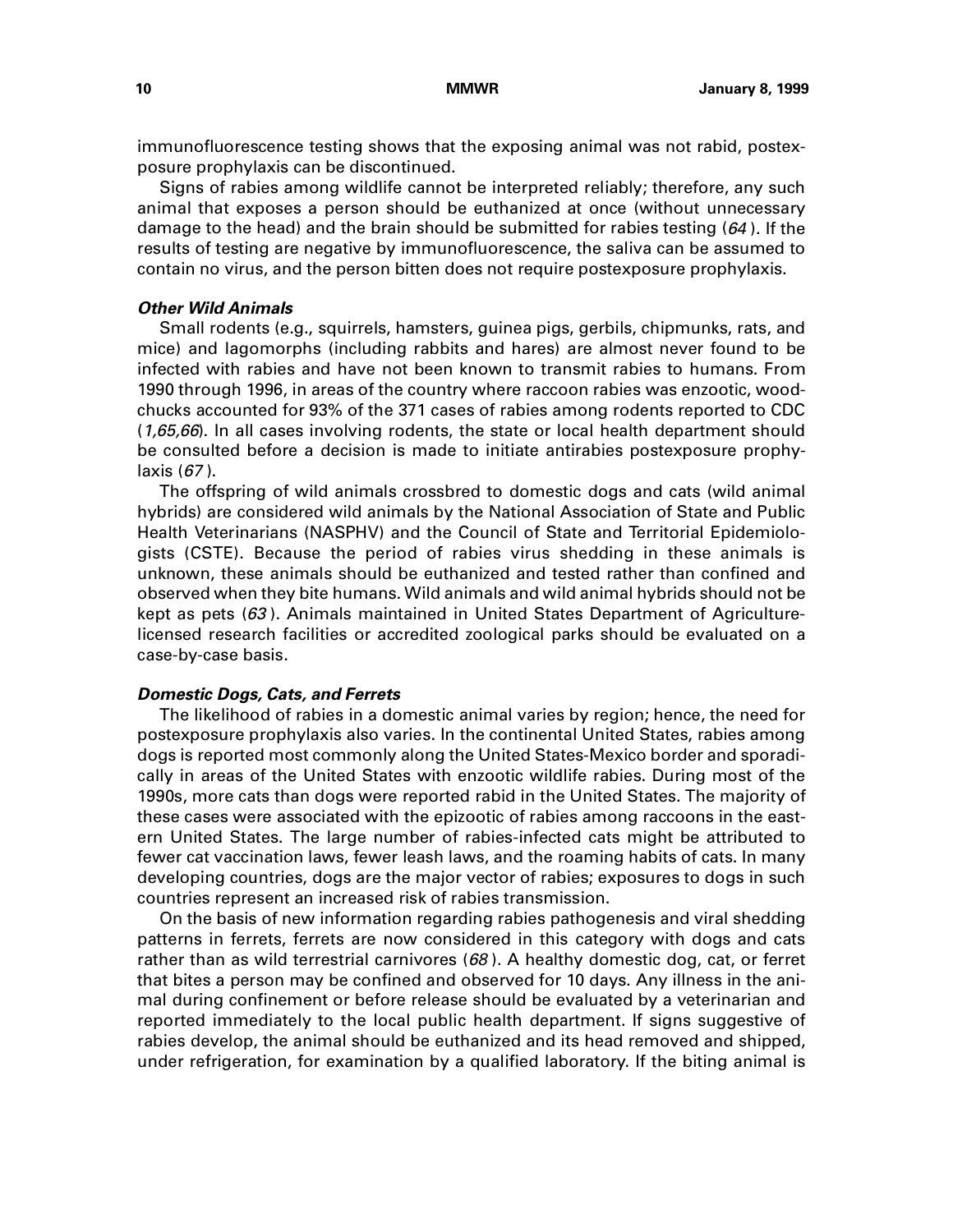<span id="page-18-1"></span><span id="page-18-0"></span>stray or unwanted, it should either be observed for 10 days or be euthanized immediately and submitted for rabies examination (63 ).

### **Circumstances of Biting Incident and Vaccination Status of Exposing Animal**

An unprovoked attack by an animal is more likely than a provoked attack to indicate that the animal is rabid. Bites inflicted on a person attempting to feed or handle an apparently healthy animal should generally be regarded as provoked. A currently vaccinated dog, cat, or ferret is unlikely to become infected with rabies ( $68-71$ ).

# **Treatment of Wounds and Immunization**

The essential components of rabies postexposure prophylaxis are wound treatment and, for previously unvaccinated persons, the administration of both RIG and vaccine (Table 5 [72 ]). Persons who have been bitten by animals suspected or proven to be rabid should begin postexposure prophylaxis immediately. Incubation periods of >1 year have been reported in humans (73 ). Thus, when a documented or likely exposure has occurred, postexposure prophylaxis is indicated regardless of the length of the delay, provided the clinical signs of rabies are not present.

In 1977, the World Health Organization recommended a regimen of RIG and six doses of HDCV over a 90-day period. This recommendation was based on studies in Germany and Iran (14,18 ). When used this way, the vaccine was found to be safe and effective in protecting persons bitten by animals proven to be rabid and induced an excellent antibody response in all recipients (14 ). Studies conducted in the United States by CDC have documented that a regimen of one dose of RIG and five doses of HDCV over a 28-day period was safe and induced an excellent antibody response in all recipients (13 ). Clinical trials with RVA and PCEC have demonstrated immunogenicity equivalent to that of HDCV (26,74).

### **Treatment of Wounds**

Immediate and thorough washing of all bite wounds and scratches with soap and water and a virucidal agent such as a povidone-iodine solution irrigation are important measures for preventing rabies (72 ). In studies of animals, thorough wound cleansing alone without other postexposure prophylaxis has been shown to reduce markedly the likelihood of rabies (75,76 ). Tetanus prophylaxis and measures to control bacterial infection also should be administered as indicated (77 ). The decision to suture large wounds should take into account cosmetic factors and the potential for bacterial infections.

### **Immunization**

Postexposure antirabies vaccination should always include administration of both passive antibody and vaccine, with the exception of persons who have previously received complete vaccination regimens (preexposure or postexposure) with a cell culture vaccine or persons who have been vaccinated with other types of vaccines and have had documented rabies antibody titers. These persons should receive only vaccine (see Postexposure Therapy for Previously Vaccinated Persons). The combination of RIG and vaccine is recommended for both bite and nonbite exposures (see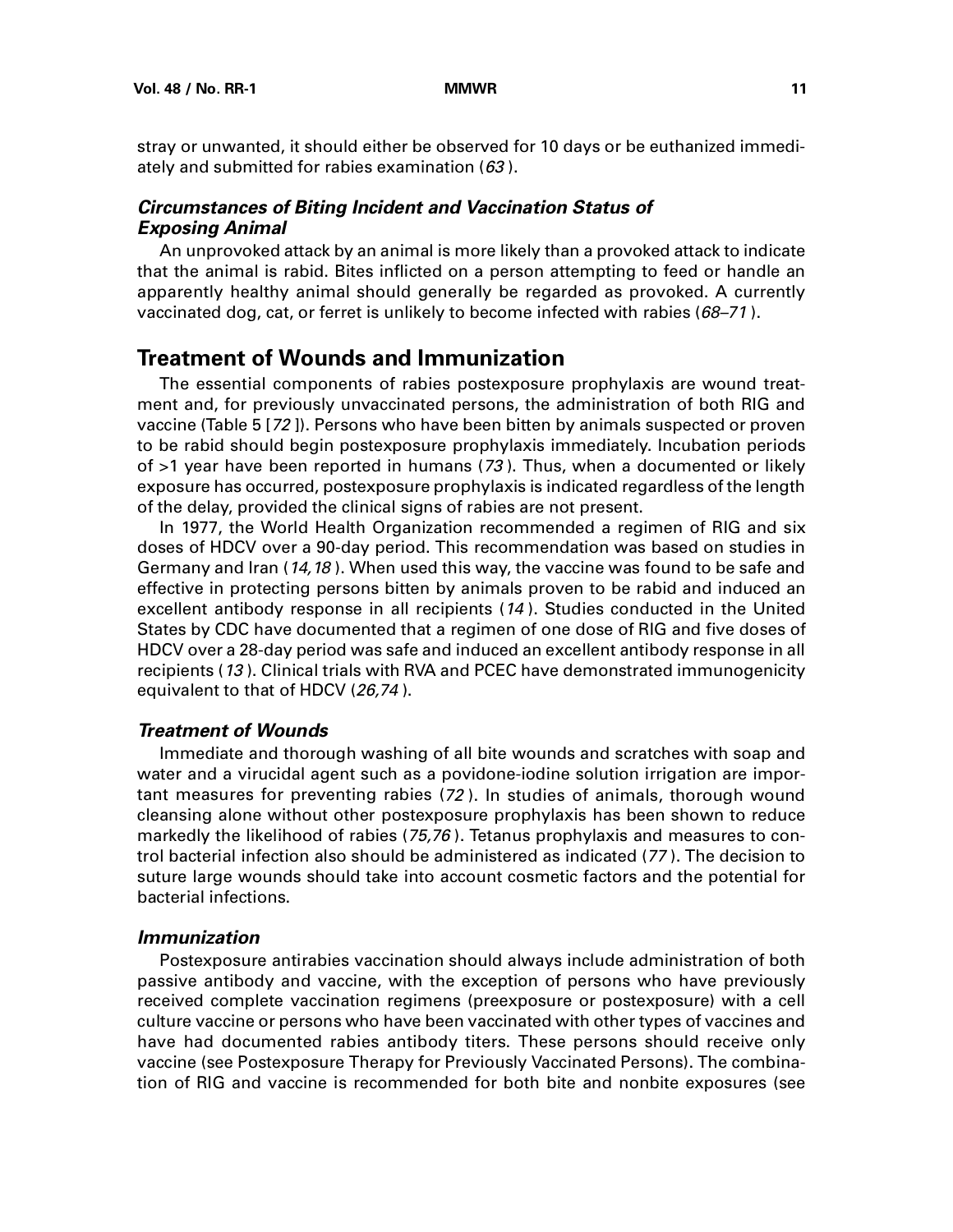| <b>Vaccination status</b>                 | <b>Treatment</b> | Regimen*                                                                                                                                                                                                                                                                                                                                                                                                                                                 |
|-------------------------------------------|------------------|----------------------------------------------------------------------------------------------------------------------------------------------------------------------------------------------------------------------------------------------------------------------------------------------------------------------------------------------------------------------------------------------------------------------------------------------------------|
| Not previously vaccinated Wound cleansing |                  | All postexposure treatment should begin<br>with immediate thorough cleansing of all<br>wounds with soap and water. If available, a<br>virucidal agent such as a povidone-iodine<br>solution should be used to irrigate the<br>wounds (72).                                                                                                                                                                                                               |
|                                           | <b>RIG</b>       | Administer 20 IU/kg body weight. If<br>anatomically feasible, the full dose should<br>be infiltrated around the wounds(s) and any<br>remaining volume should be administered<br>IM at an anatomical site distant from vaccine<br>administration. Also, RIG should not be<br>administered in the same syringe as vaccine.<br>Because RIG might partially suppress active<br>production of antibody, no more than the<br>recommended dose should be given. |
|                                           | Vaccine          | HDCV, RVA, or PCEC 1.0 mL, IM (deltoid<br>area <sup>†</sup> ), one each on days $0^{\frac{5}{2}}$ , 3, 7, 14, and 28.                                                                                                                                                                                                                                                                                                                                    |
| Previously vaccinated <sup>1</sup>        | Wound cleansing  | All postexposure treatment should begin<br>with immediate thorough cleansing of all<br>wounds with soap and water. If available, a<br>virucidal agent such as a povidone-iodine<br>solution should be used to irrigate the<br>wounds (72).                                                                                                                                                                                                               |
|                                           | <b>RIG</b>       | RIG should not be administered.                                                                                                                                                                                                                                                                                                                                                                                                                          |
|                                           | Vaccine          | HDCV, RVA, or PCEC 1.0 mL, IM (deltoid<br>area <sup>†</sup> ), one each on days $0^{\frac{5}{3}}$ and 3.                                                                                                                                                                                                                                                                                                                                                 |

**TABLE 5. Rabies postexposure prophylaxis schedule — United States, 1999**

HDCV=human diploid cell vaccine; PCEC=purified chick embryo cell vaccine; RIG=rabies immune globulin; RVA=rabies vaccine adsorbed; IM, intramuscular.

These regimens are applicable for all age groups, including children.

†The deltoid area is the only acceptable site of vaccination for adults and older children. For younger children, the outer aspect of the thigh may be used. Vaccine should never be administered in the gluteal area.

 $8$ Day 0 is the day the first dose of vaccine is administered.

¶Any person with a history of preexposure vaccination with HDCV, RVA or PCEC; prior postexposure prophylaxis with HDCV, RVA, or PCEC; or previous vaccination with any other type of rabies vaccine and a documented history of antibody response to the prior vaccination.

Rationale for Treatment), regardless of the interval between exposure and initiation of treatment.

**Rabies Immune Globulin Use.** RIG is administered only once (i.e., at the beginning of antirabies prophylaxis) to previously unvaccinated persons to provide immediate antibodies until the patient responds to HDCV, RVA, or PCEC by actively producing antibodies. If RIG was not administered when vaccination was begun, it can be administered through the seventh day after the administration of the first dose of vaccine (78 ). Beyond the seventh day, RIG is not indicated since an antibody response to cell culture vaccine is presumed to have occurred. Because RIG can partially suppress active production of antibody, no more than the recommended dose should be administered (79 ). The recommended dose of human RIG is 20 IU/kg body weight. This formula is applicable to all age groups, including children. If anatomically feasible, the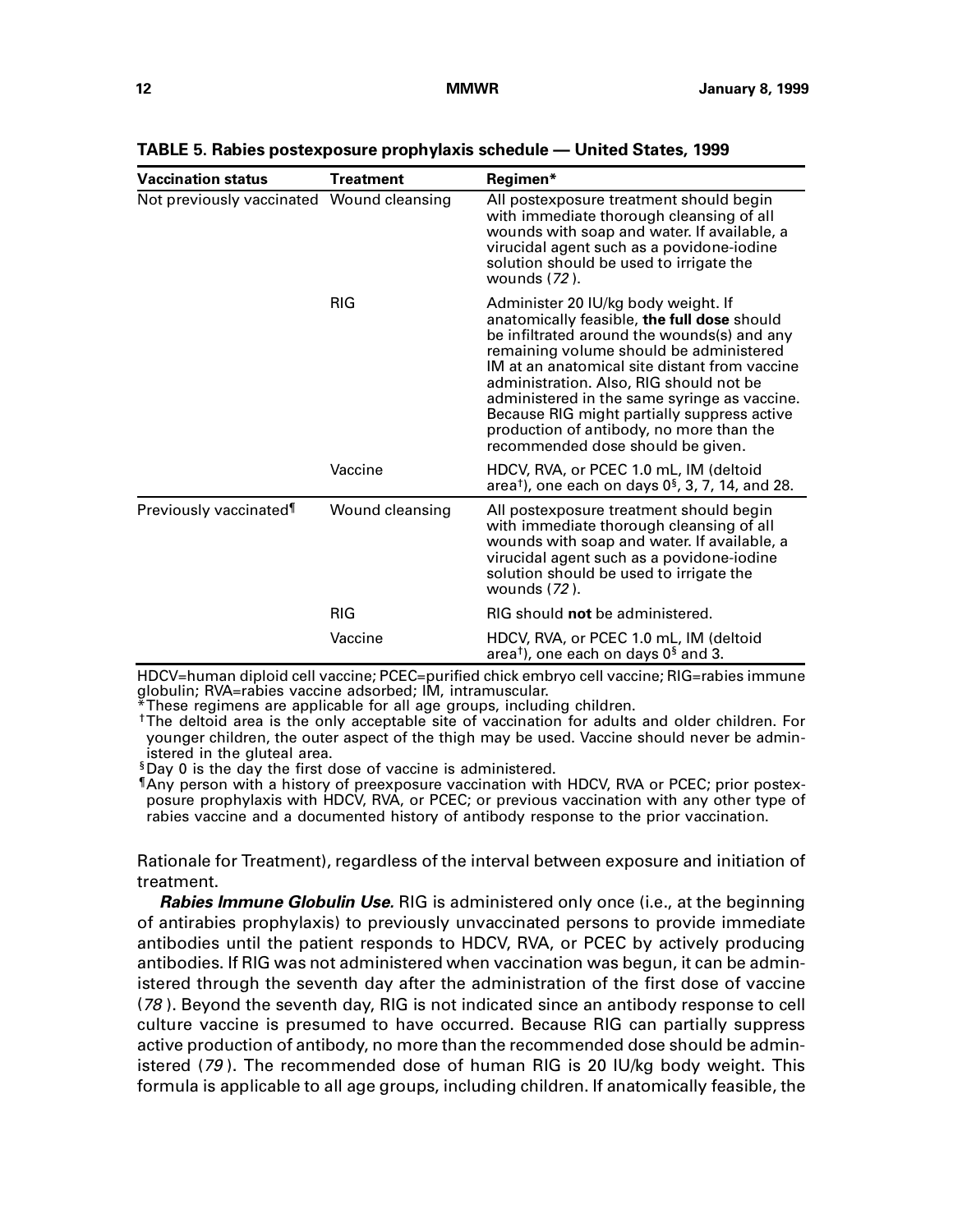<span id="page-20-0"></span>full dose of RIG should be thoroughly infiltrated in the area around and into the wounds. Any remaining volume should be injected intramuscularly at a site distant from vaccine administration. This change in the recommendations for RIG administration is based on reports of rare failures of postexposure prophylaxis when smaller amounts of RIG were infiltrated at the exposure sites  $(80)$ . RIG should never be administered in the same syringe or in the same anatomical site as vaccine.

**Vaccine Use.** Three rabies vaccines are currently available in the United States (Table 1); any one of the three can be administered in conjunction with RIG at the beginning of postexposure therapy. A regimen of five 1-mL doses of HDCV, RVA, or PCEC should be administered intramuscularly. The first dose of the five-dose course should be administered as soon as possible after exposure. Additional doses should be administered on days 3, 7, 14, and 28 after the first vaccination. For adults, the vaccination should always be administered IM in the deltoid area. For children, the anterolateral aspect of the thigh is also acceptable. The gluteal area should never be used for HDCV, RVA, or PCEC injections because administration of HDCV in this area results in lower neutralizing antibody titers (81 ).

# **Treatment Outside the United States**

U.S. citizens who are exposed to rabies while traveling outside the United States in countries where rabies is enzootic might sometimes receive postexposure therapy with regimens or biologics that are not used in the United States (Table 6). This information is provided to familiarize physicians with some of the regimens used more widely abroad. The regimens described in the references in this report have not been submitted for approval by the FDA for use in the United States  $(82-93)$ . If postexposure prophylaxis is begun outside the United States using one of these regimens or biologics of nerve tissue origin, it might be necessary to provide additional therapy when the patient reaches the United States. State or local health departments should be contacted for specific advice in such cases. If titers are obtained, specimens collected 2–4 weeks after preexposure or postexposure prophylaxis should completely neutralize challenge virus at a 1:5 serum dilution by the RFFIT.

Purified equine rabies immune globulin (ERIG) has been used effectively in developing countries where RIG might not have been available. The incidence of adverse reactions has been low (0.8%–6.0%), and most of those that occurred were minor (94– 96 ). In addition, unpurified antirabies serum of equine origin might still be used in some countries where neither RIG nor ERIG are available. The use of this antirabies serum is associated with higher rates of serious adverse reactions, including anaphylaxis (97 ).

| Purified chick embryo cell vaccine (PCEC) | <b>Rabipur®</b>                                                      |
|-------------------------------------------|----------------------------------------------------------------------|
| Purified vero cell rabies vaccine (PVRV)  | $Verorab^{TM}$<br>Imovax - Rabies vero™<br>TRC Verorab <sup>TM</sup> |
| Human diploid cell vaccine (HDCV)         | Rabivac™                                                             |
| Purified duck embryo vaccine (PDEV)       | Lyssavac N™                                                          |

| TABLE 6. Cell culture rabies vaccines widely available outside the United States |  |
|----------------------------------------------------------------------------------|--|
|----------------------------------------------------------------------------------|--|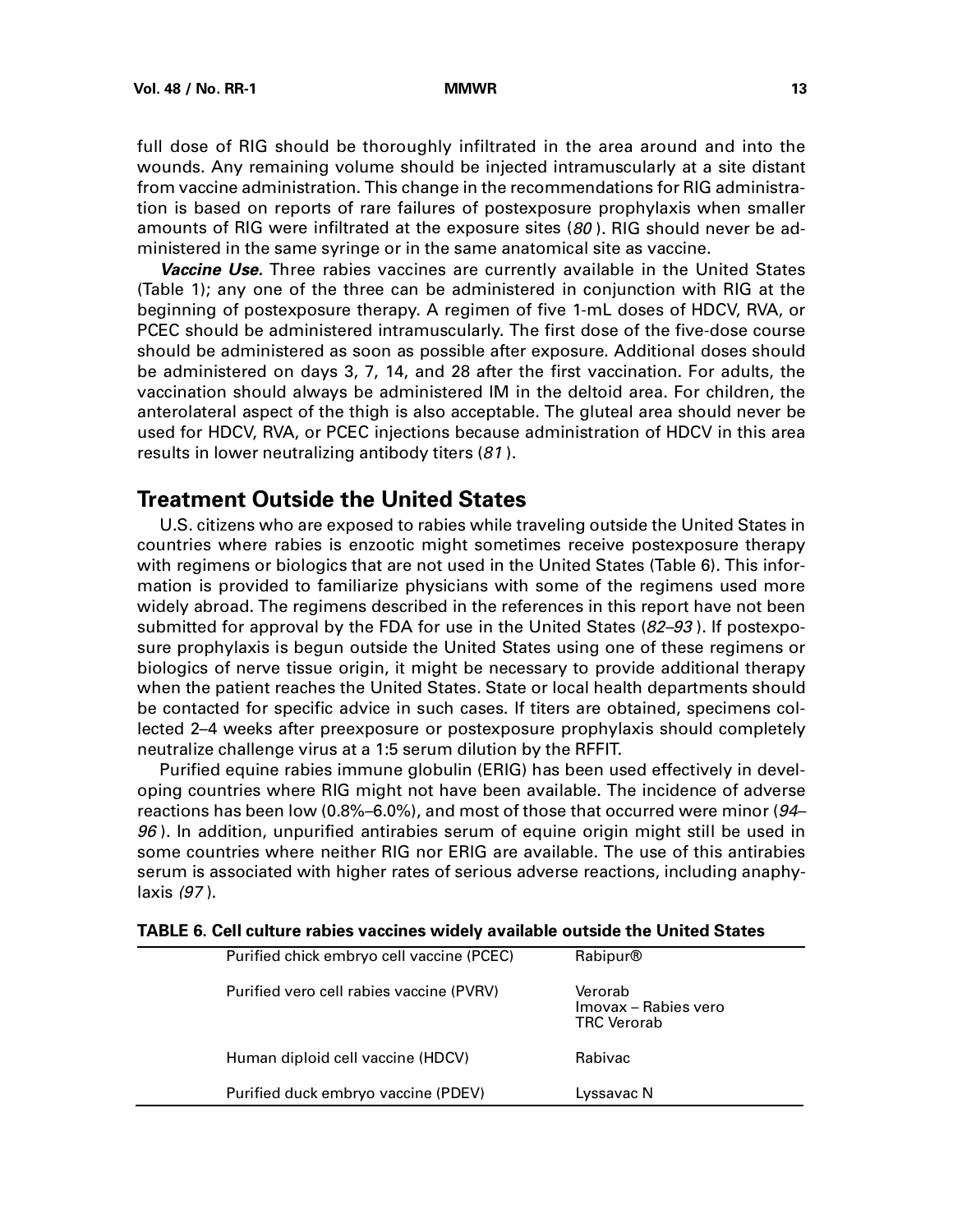<span id="page-21-0"></span>Although no postexposure vaccine failures have occurred in the United States since cell culture vaccines have been routinely used, failures have occurred abroad when some deviation was made from the recommended postexposure treatment protocol or when less than the currently recommended amount of antirabies sera was administered (80,98–100 ). Specifically, patients who contracted rabies after postexposure prophylaxis did not have their wounds cleansed with soap and water, did not receive their rabies vaccine injections in the deltoid area (i.e., vaccine was administered in the gluteal area), or did not receive RIG around the wound site.

# **VACCINATION AND SEROLOGIC TESTING**

### **Serologic Response Shortly After Vaccination**

All persons tested during several CDC studies 2–4 weeks after completion of preexposure and postexposure rabies prophylaxis in accordance with ACIP guidelines have demonstrated an antibody response to rabies (13,38,101,102 ). Therefore, serum samples from patients completing preexposure or postexposure prophylaxis do not need to be tested to document seroconversion unless the person is immunosuppressed (see Precautions and Contraindications). If titers are obtained, specimens collected 2–4 weeks after preexposure or postexposure prophylaxis should completely neutralize challenge virus at a 1:5 serum dilution by the RFFIT. In animal studies, neutralizing antibody titers have been shown to be imperfect markers of protection. Antibody titers will vary with time since the last vaccination. Differences among laboratories that test blood samples also can influence the results.

Cell culture vaccines have been used effectively with RIG or ERIG worldwide to treat persons bitten by various rabid animals (13,14). Worldwide, the World Health Organization estimates that 10–12 million persons are started on postexposure therapy annually (74 ). An estimated 16,000–39,000 persons in the United States receive a full postexposure course with HDCV each year (7 ). When postexposure prophylaxis has been properly administered, no treatment failures have occurred in the United States.

## **Serologic Response and Preexposure Booster Doses of Vaccine**

Although antibody levels do not define a person's immune status, they are a marker of continuing immune response (103). To ensure the continuity of an immune response, titers should be checked periodically, with booster doses administered as needed. Two years after primary preexposure vaccination, a 1:5 serum dilution will neutralize challenge virus completely (by the RFFIT) among 93%–98% of persons who received the three-dose preexposure series intramuscularly and 83%–95% of persons who received the three-dose series intradermally (104). If the titer falls below the minimum acceptable antibody level, a preexposure booster dose of vaccine is recommended for a person at continuous or frequent risk for exposure to rabies (Table 3). The following guidelines are recommended for determining when serum testing should be performed after primary preexposure vaccination: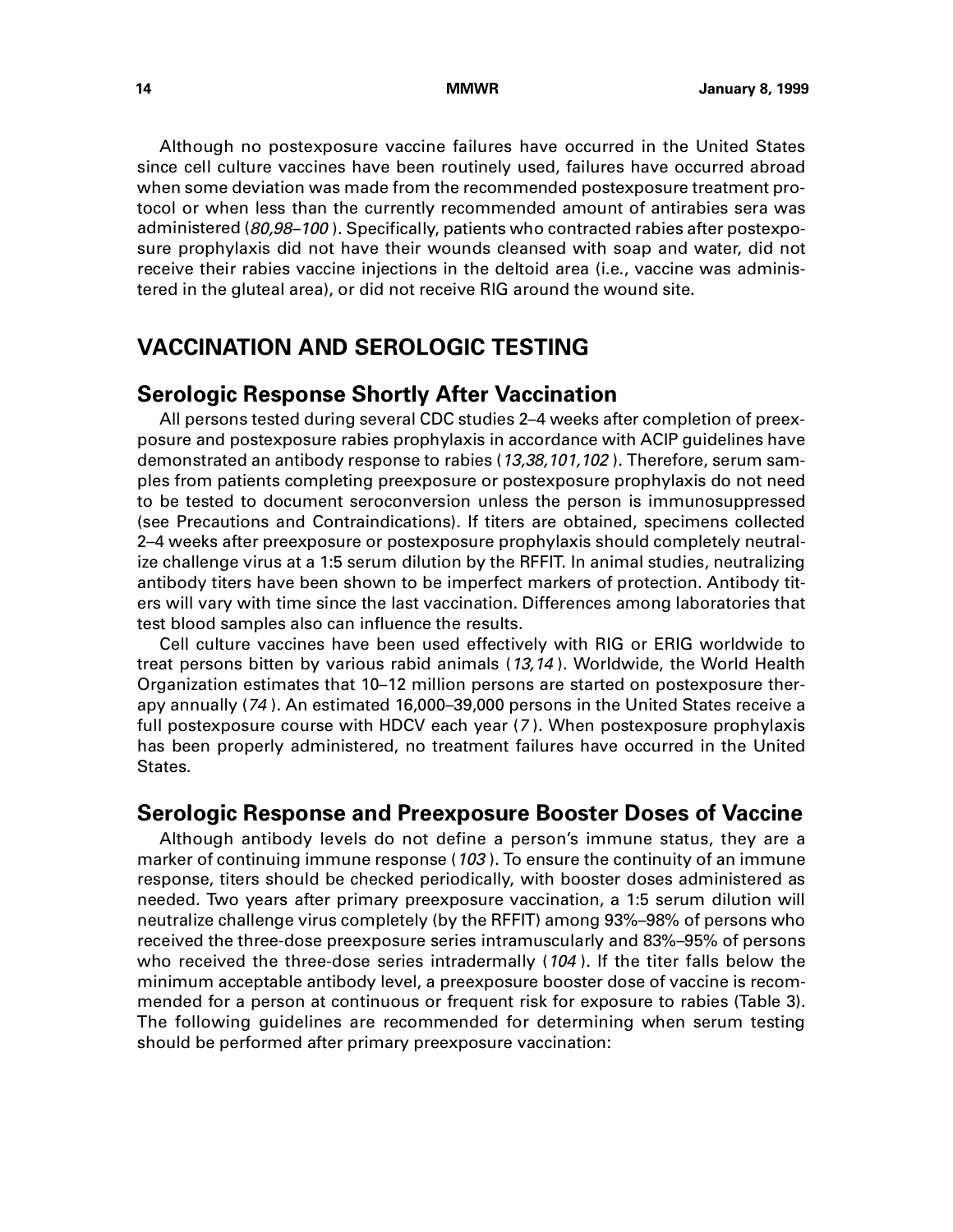- <span id="page-22-0"></span>• A person in the continuous-risk category (Table 3) should have a serum sample tested for rabies antibody every 6 months (43 ).
- A person in the frequent-risk category (Table 3) should have a serum sample tested for rabies antibody every 2 years (105 ).

State or local health departments can provide the names and addresses of laboratories performing rabies serologic testing.

# **ADVERSE REACTIONS**

# **HDCV, RVA, and PCEC**

Reactions after vaccination with HDCV, RVA, and PCEC are less serious and less common than with previously available vaccines (74,106,107 ). In previous studies with HDCV, local reactions (e.g., pain, erythema, and swelling or itching at the injection site) have been reported among 30%–74% of recipients (108 ). Systemic reactions (e.g., headache, nausea, abdominal pain, muscle aches, and dizziness) have been reported among 5%–40% of recipients. Three cases of neurologic illness resembling Guillain-Barré syndrome that resolved without sequelae in 12 weeks have been reported (8,109,110). In addition, other central and peripheral nervous system disorders have been temporally associated with HDCV vaccine, but a causal relationship has not been established in these rare reports (111 ).

An immune complex-like reaction occurred among approximately 6% of persons who received booster doses of HDCV 2–21 days after administration of the booster dose (9,10 ). The patients developed generalized urticaria, sometimes accompanied by arthralgia, arthritis, angioedema, nausea, vomiting, fever, and malaise. In no cases have these reactions been life-threatening. This reaction occurred less frequently among persons receiving primary vaccination. The reactions have been associated with the presence of betapropiolactone-altered human albumin in the HDCV and the development of immunoglobulin E (IgE) antibodies to this allergen (112–114 ).

### **Rabies Immune Globulin (Human)**

Local pain and low-grade fever might follow receipt of RIG. Although not reported specifically for RIG, angioneurotic edema, nephrotic syndrome, and anaphylaxis have been reported after injection of immune globulin (IG), a product similar in biochemical composition but without antirabies activity. These reactions occur so rarely that a causal relationship between IG and these reactions has not been established.

Both formulations of RIG, BayRab<sup>TM</sup> and Imogam®Rabies-HT, undergo multiple viral clearance procedures during preparation. There is no evidence that any viruses have ever been transmitted by commercially available RIG in the United States.

# **Vaccines and Immune Globulins Used in Other Countries**

Many developing countries use inactivated nerve tissue vaccines made from the brains of adult animals or suckling mice. Nerve tissue vaccine (NTV) is reported to induce neuroparalytic reactions among approximately 1 per 200 to 1 per 2,000 persons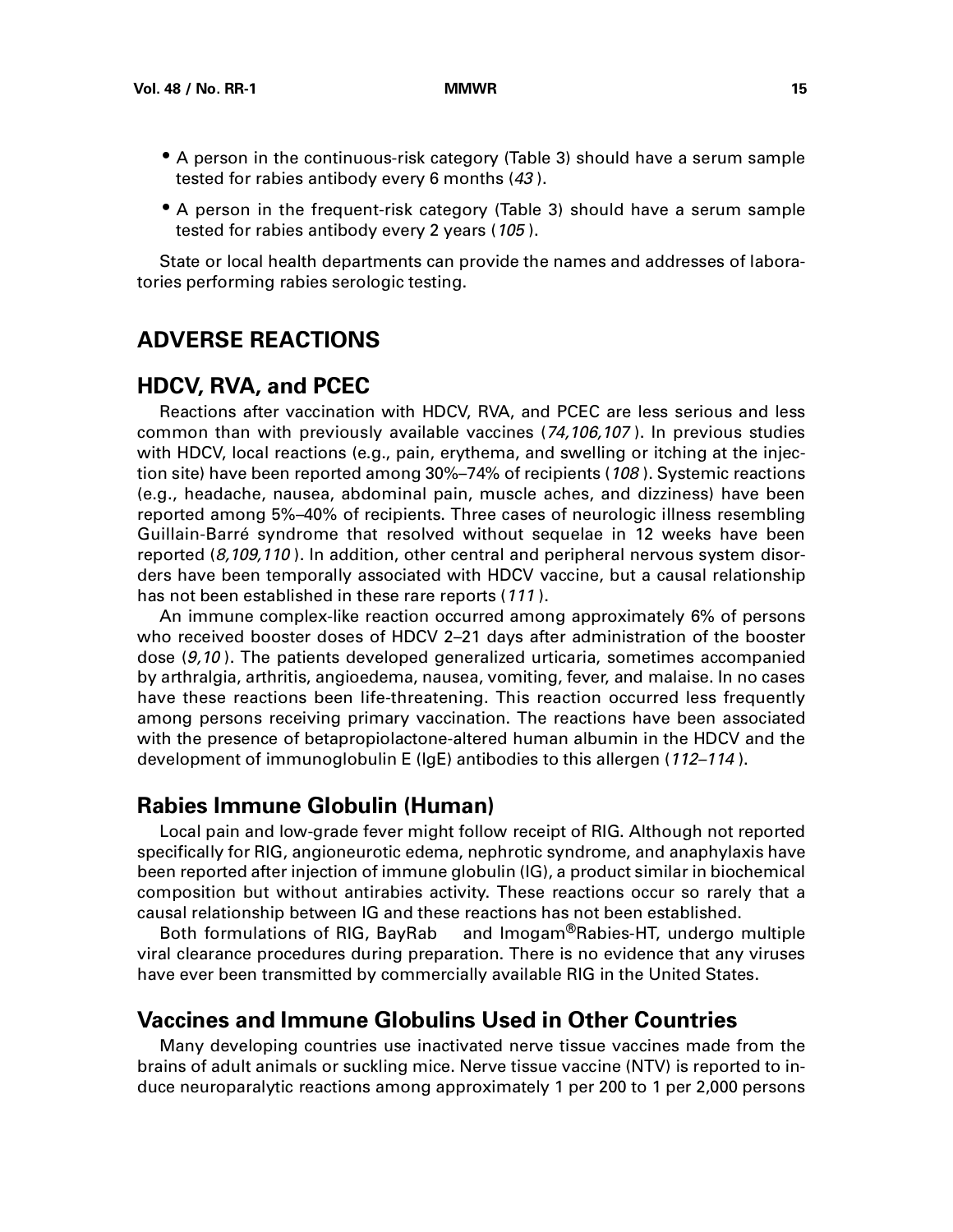<span id="page-23-0"></span>vaccinated; suckling mouse brain vaccine (SMBV) causes reactions in approximately 1 per 8,000 persons vaccinated (15,115 ). The vaccines HDCV, PCEC, PDEV, and purified vero cell rabies vaccine (PVRV) (Table 6) are cell culture-derived and not of nerve tissue origin. In addition, unpurified antirabies serum of equine origin might still be used in some countries where neither RIG nor ERIG are available. The use of this antirabies serum is associated with higher rates of serious adverse reactions, including anaphylaxis.

### **Management of Adverse Reactions**

Once initiated, rabies prophylaxis should not be interrupted or discontinued because of local or mild systemic adverse reactions to rabies vaccine. Usually, such reactions can be successfully managed with antiinflammatory and antipyretic agents, such as ibuprofen or acetaminophen.

When a person with a history of serious hypersensitivity to rabies vaccine must be revaccinated, antihistamines can be administered. Epinephrine should be readily available to counteract anaphylactic reactions, and the person should be observed carefully immediately after vaccination.

Although serious systemic, anaphylactic, or neuroparalytic reactions are rare during and after the administration of rabies vaccines, such reactions pose a serious dilemma for the patient and the attending physician  $(9)$ . A patient's risk of acquiring rabies must be carefully considered before deciding to discontinue vaccination. Advice and assistance on the management of serious adverse reactions for persons receiving rabies vaccines may be sought from the state health department or CDC.

All serious systemic, neuroparalytic, or anaphylactic reactions should be reported to the Vaccine Adverse Event Reporting System (VAERS) via a 24-hour toll-free telephone number ([800] 822-7967).

# **PRECAUTIONS AND CONTRAINDICATIONS**

### **Immunosuppression**

Corticosteroids, other immunosuppressive agents, antimalarials, and immunosuppressive illnesses can interfere with the development of active immunity after vaccination (41,116 ). For persons with immunosuppression, preexposure prophylaxis should be administered with the awareness that the immune response might be inadequate (see Primary or Preexposure Vaccination). Patients who are immunosuppressed by disease or medications should postpone preexposure vaccinations and consider avoiding activities for which rabies preexposure prophylaxis is indicated. When this course is not possible, immunosuppressed persons who are at risk for rabies should be vaccinated by the IM route and their antibody titers checked. Failure to seroconvert after the third dose should be managed in consultation with appropriate public health officials (see Preexposure Vaccination and Serologic Testing).

Immunosuppressive agents should not be administered during postexposure therapy unless essential for the treatment of other conditions. When postexposure prophylaxis is administered to an immunosuppressed person, it is especially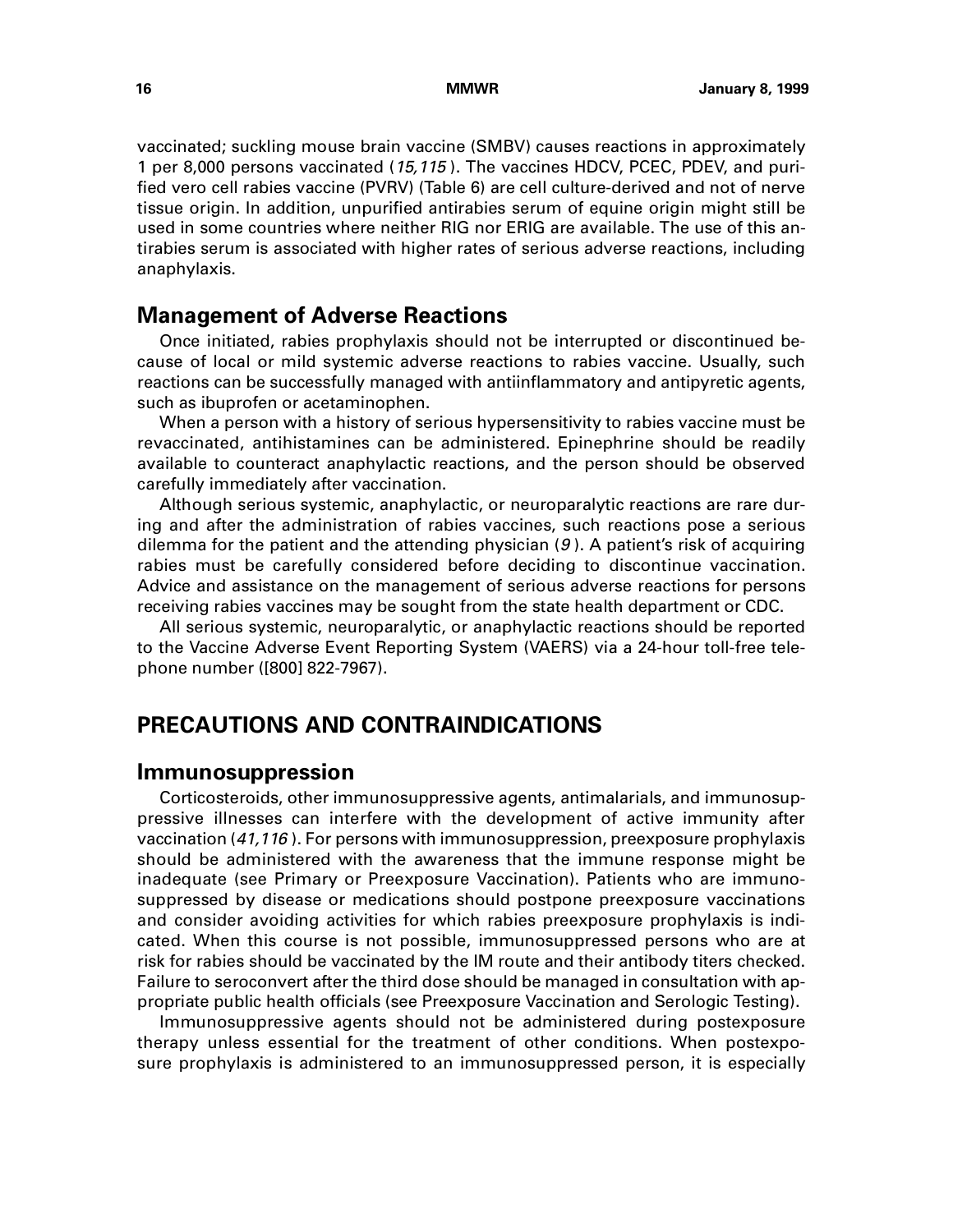<span id="page-24-0"></span>important that a serum sample be tested for rabies antibody to ensure that an acceptable antibody response has developed.

# **Pregnancy**

Because of the potential consequences of inadequately treated rabies exposure, and because there is no indication that fetal abnormalities have been associated with rabies vaccination, pregnancy is not considered a contraindication to postexposure prophylaxis (117,118 ). If the risk of exposure to rabies is substantial, preexposure prophylaxis might also be indicated during pregnancy.

# **Allergies**

Persons who have a history of serious hypersensitivity to rabies vaccine should be revaccinated with caution (see Management of Adverse Reactions).

References

- 1. Krebs JW, Smith JS, Rupprecht CE, Childs JE. Rabies surveillance in the United States during 1996. J Am Vet Med Assoc 1997;211:1525–39.
- 2. Noah DL, Drenzek CL, Smith JS, et al. Epidemiology of human rabies in the United States, 1980 to 1996. Ann Intern Med 1998;128:922–30.
- 3. CDC. Human rabies New Hampshire, 1996. MMWR 1997;46:267–70.
- 4. Mitmoonpitak C, Wilde H, Tepsumetanon W. Current status of animal rabies in Thailand. J Vet Med Sci 1997;59:457–60.
- 5. CDC. Human rabies Montana and Washington, 1997. MMWR 1997;46:770–4.
- 6. CDC. Human rabies Texas and New Jersey, 1997. MMWR 1998;47:1–5.
- 7. Krebs JW, Long-Marin SC, Childs JE. Causes, costs and estimates of rabies postexposure prophylaxis treatments in the United States. J Public Health Manage Pract 1998;4:57–63.
- 8. Bernard KW, Smith PW, Kader FJ, Moran MJ. Neuroparalytic illness and human diploid cell rabies vaccine. JAMA 1982;248:3136–8.
- 9. CDC. Systemic allergic reactions following immunization with human diploid cell rabies vaccine. MMWR 1984;33:185–7.
- 10. Dreesen DW, Bernard KW, Parker RA, Deutsch AJ, Brown J. Immune complex-like disease in 23 persons following a booster dose of rabies human diploid cell vaccine. Vaccine 1986;4: 45–9.
- 11. Aoki FY, Tyrrell DAJ, Hill LE, Turner GS. Immunogenicity and acceptability of a human diploid-cell culture rabies vaccine in volunteers. Lancet 1975;1:660–2.
- 12. Cox JH, Schneider LG. Prophylactic immunization of humans against rabies by intradermal inoculation of human diploid cell culture vaccine. J Clin Microbiol 1976;3:96–101.
- 13. Anderson LJ, Sikes RK, Langkop CW, et al. Postexposure trial of a human diploid cell strain rabies vaccine. J Infect Dis 1980;142:133–8.
- 14. Bahmanyar M, Fayaz A, Nour-Salehi S, Mohammadi M, Koprowski H. Successful protection of humans exposed to rabies infection. Postexposure treatment with the new human diploid cell rabies vaccine and antirabies serum. JAMA 1976;236:2751–4.
- 15. Hattwick MAW. Human rabies. Public Health Rev 1974;3:229–74.
- 16. Wiktor TJ, Plotkin SA, Koprowski H. Development and clincal trials of the new human rabies vaccine of tissue culture (human diploid cell) origin. Dev Biol Stand 1978;40:3–9.
- 17. WHO Expert Committee on Rabies, 7th report. Geneva: World Health Organization, 1984:1–104.
- 18. Kuwert EK, Werner J, Marcus I, Cabasso VJ. Immunization against rabies with rabies immune globulin, human (RIGH) and a human diploid cell strain (HDCS) rabies vaccine. J Biol Stand 1978;6:211–9.
- 19. Cabasso VJ, Loofbourow JC, Roby RE, Anuskiewicz W. Rabies immune globulin of human origin: preparation and dosage determination in non-exposed volunteer subjects. Bull World Health Organ 1971;45:303–315.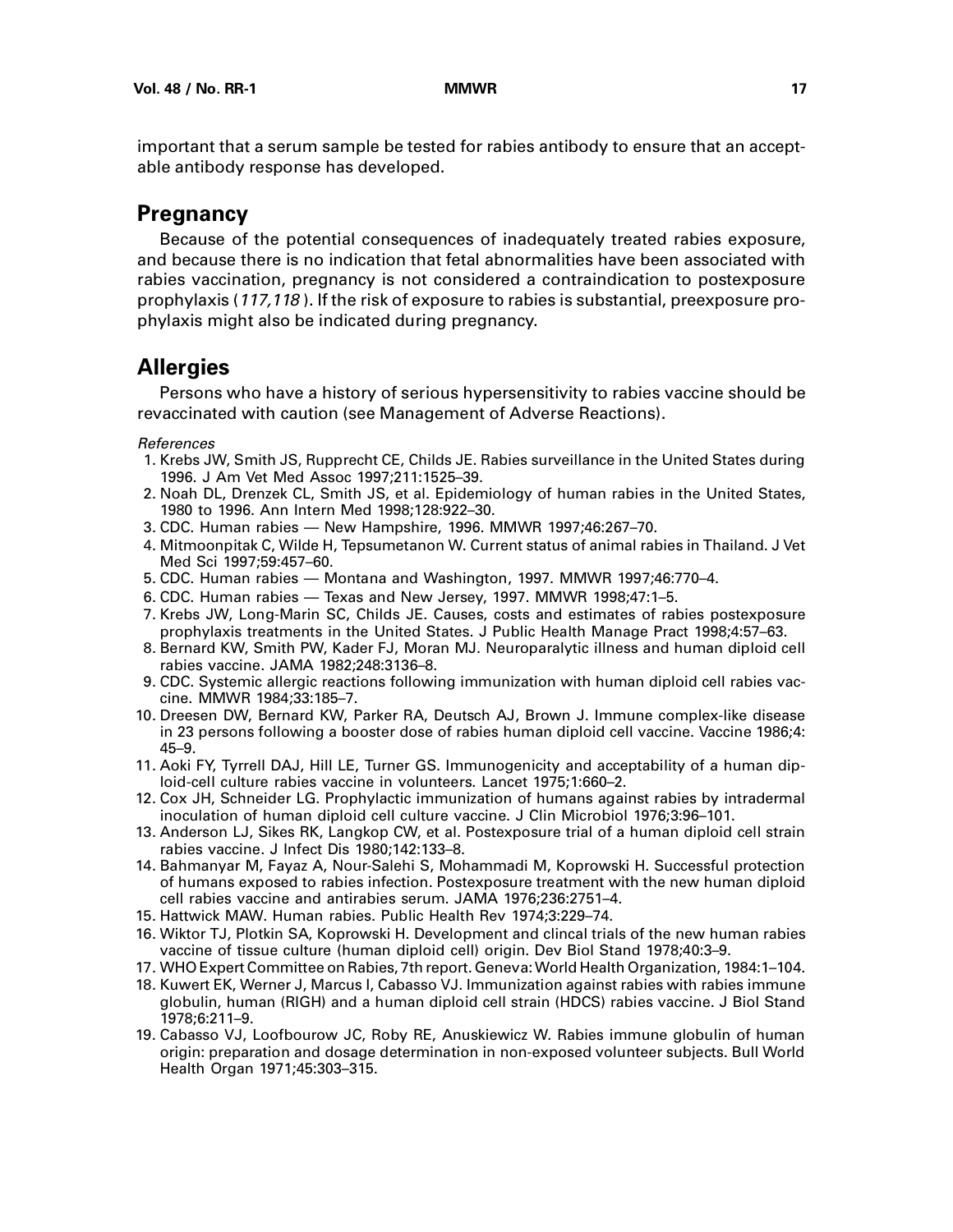- 20. WHO Expert Committee on Rabies, 8th report. Geneva: World Health Organization, 1992;TRS 824.
- 21. Nicholson KG, Turner GS, Aoki FY. Immunization with a human diploid cell strain of rabies virus vaccine: Two year results. J Infect Dis 1978;137:783–8.
- 22. Bernard KW, Roberts MA, Sumner J, et al. Human diploid cell rabies vaccine: effectiveness of immunization with small intradermal or subcutaneous doses. JAMA 1982;247:1138–42.
- 23. Bernard KW, Mallonee J, Wright JC, et al. Preexposure immunization with intradermal human diploid cell rabies vaccine. Risks and benefits of primary and booster vaccination. JAMA 1987; 257:1059–63.
- 24. Fishbein DB, Pacer RE, Holmes DF, Ley AB, Yager P, Tong TC. Rabies preexposure prophylaxis with human diploid cell rabies vaccine: a dose-response study. J Infect Dis 1987;156:50–5.
- 25. CDC. Rabies prevention: supplementary statement on the preexposure use of human diploid cell rabies vaccine by the intradermal route. MMWR 1986;35:767–8.
- 26. CDC. Rabies vaccine, adsorbed: a new rabies vaccine for use in humans. MMWR 1988;37:217–8, 223.
- 27. Burgoyne GH, Kajiya KD, Brown DW, Mitchell JR. Rhesus diploid rabies vaccine (adsorbed): a new rabies vaccine using FRhL-2 cells. J Infect Dis 1985;152:204–10.
- 28. Levenbook IS, Elisberg BL, Driscoll BF. Rhesus diploid rabies vaccine (adsorbed): neurological safety in guinea pigs and Lewis rats. Vaccine 1986;4:225–7.
- 29. Berlin BS, Goswick C. Rapidity of booster response to rabies vaccine produced in cell culture. J Infect Dis 1984;150:785
- 30. Berlin BS, Mitchell JR, Burgoyne GH, Brown WE, Goswick C. Rhesus diploid rabies vaccine (adsorbed), a new rabies vaccine. II. Results of clinical studies simulating prophylactic therapy for rabies exposure. JAMA 1983;249:2663–5.
- 31. Berlin BS. Rabies vaccine adsorbed: neutralizing antibody titers after three-dose pre-exposure vaccination. Am J Pub Health 1990;80:476–8.
- 32. Dreesen DW, Fishbein DB, Kemp DT, Brown J. Two-year comparative trial on the immunogenicity and adverse effects of purified chick embryo cell rabies vaccine for pre-exposure immunization. Vaccine 1989;7:397–400.
- 33. Fishbein DB, Arcangeli S. Rabies prevention in primary care. A four-step approach. Postgrad Med 1987;82:83–90, 93–5.
- 34. LeGuerrier P, Pilon PA, Deshaies D, Allard R. Pre-exposure rabies prophylaxis for the international traveler: a decision analysis. Vaccine 1996;14:167–76.
- 35. Turner GS, Nicholson KG, Tyrrell DAJ, Aoki FY. Evaluation of a human diploid cell strain rabies vaccine: final report of a three year study of pre-exposure immunization. J Hyg Camb 1982;89:101–10.
- 36. Burridge MJ, Baer GM, Sumner JW, Sussman O. Intradermal immunization with human diploid cell rabies vaccine. JAMA 1982;248:1611–4.
- 37. Cabasso VJ, Dobkin MB, Roby RE, Hammar AH. Antibody response to a human diploid cell rabies vaccine. Appl Microbiol 1974;27:553–61.
- 38. CDC. Recommendation of the Immunization Practices Advisory Committee (ACIP). Supplemantary statement on preexposure rabies prophylaxis by the intradermal route. MMWR 1982; 31:279–85.
- 39. Sehgal S, Bhattacharya D, Bhardwaj M. Ten year longitudinal study of efficacy and safety of purified chick embryo cell vaccine for pre- and post-exposure prophylaxis of rabies in Indian population. J Commun Dis 1995;27:36–43.
- 40. CDC. Rabies prevention—United States, 1984. MMWR 1984;33:393–402, 407–8.
- 41. Pappaioanou M, Fishbein DB, Dreesen DW, et al. Antibody response to preexposure human diploid-cell rabies vaccine given concurrently with chloroquine. N Engl J Med 1986;314:280–4.
- 42. Bernard KW, Fishbein DB, Miller KD, et al. Pre-exposure rabies immunization with human diploid cell vaccine: decreased antibody responses in persons immunized in developing countries. Am J Trop Med Hyg 1985;34:633–47.
- 43. CDC and NIH. Biosafety in microbiological and biomedical laboratories. 3rd ed. Washington, D.C. HHS Publication No. (CDC) 93-8395, Washington, DC: U.S. Department of Health and Human Services, 1993.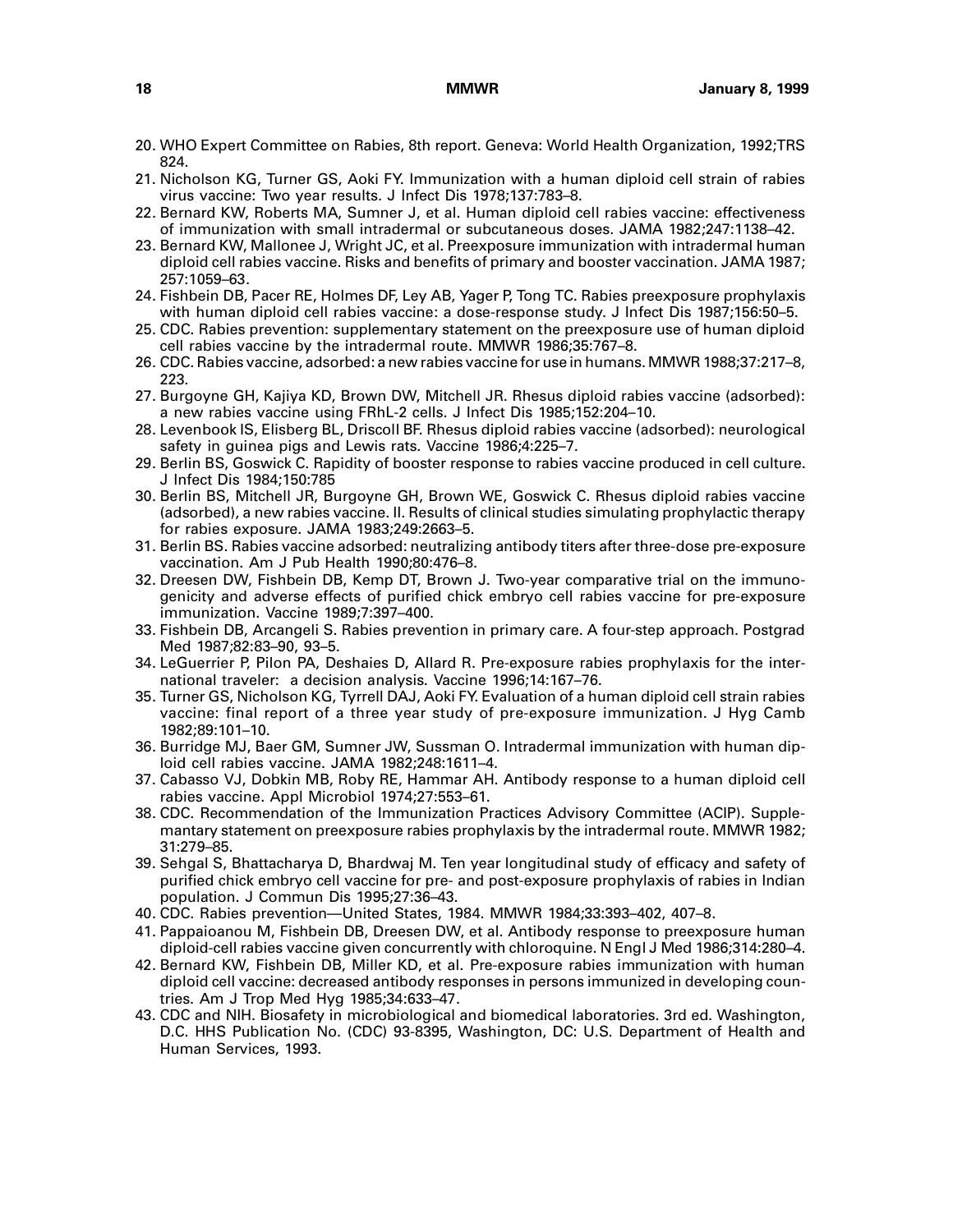- 44. Fishbein DB, Bernard KW, Miller KD, et al. The early kinetics of the neutralizing antibody response after booster immunizations with human diploid cell rabies vaccine. Am J Trop Med Hyg 1986;35:663–670.
- 45. Feder HM, Nelson R, Reiher HW. Bat bite? Lancet 1997;350:1300.
- 46. Afshar A. A review of non-bite transmission of rabies virus infection. Br Vet J 1979;135:142–8.
- 47. Winkler WG, Fashinell TR, Leffingwell L, Howard P, Conomy P. Airborne rabies transmission in a laboratory worker. JAMA 1973;226:1219–21.
- 48. Conomy JP, Leibovitz A, McCombs W, Stinson J. Airborne rabies encephalitis: demonstration of rabies virus in the human central nervous system. Neurology 1977;27:67–9.
- 49. Constantine DG. Rabies transmission by nonbite route. Pub Health Rep 1962;77:287–9.
- 50. Winkler WG, Baker EF, Hopkins CC. An outbreak of non-bite transmitted rabies in a laboratory animal colony. Am J Epidemiol 1972;95:267–77.
- 51. CDC. Rabies in a laboratory worker New York. MMWR 1977;26:183–4.
- 52. CDC. Human-to-human transmission of rabies via corneal transplant Thailand. MMWR 1981; 30:473–4.
- 53. Gode GR, Bhide NK. Two rabies deaths after corneal grafts from one donor. Lancet 1988;2:791
- 54. CDC. Human-to-human transmission of rabies via a corneal transplant France. MMWR 1980; 29:25–6.
- 55. Houff SA, Burton RC, Wilson RW, et al. Human-to-human transmission of rabies virus by corneal transplant. N Engl J Med 1979;300:603–4.
- 56. WHO. Two rabies cases following corneal transplantation. Weekly Epidemiol Rec 1994;69:330.
- 57. Baer GM, Shaddock JH, Houff SA, Harrison AK, Gardner JJ. Human rabies transmitted by corneal transplant. Arch Neurol 1982;39:103–7.
- 58. Javadi MA, Fayaz A, Mirdehghan SA, Ainollahi B. Transmission of rabies by corneal graft. Cornea 1996;15:431–3.
- 59. Helmick CG, Tauxe RV, Vernon AA. Is there a risk to contacts of patients with rabies? Rev Infect Dis 1987;9:511–8.
- 60. Fekadu M, Endeshaw T, Wondimagegnehu A, Bogale Y, Teshager T, Olson JG. Possible human-to-human transmission of rabies in Ethiopia. Ethiop Med J 1996;34:123–7.
- 61. Garner JS, The Hospital Infection Control Practices Advisory Committee. Guideline for isolation precautions in hospitals. Infect Contr Hosp Epidemiol 1996;17:54–80.
- 62. Smith JS, Orciari LA, Yager PA, Seidel HD, Warner CK. Epidemiologic and historical relationships among 87 rabies virus isolates as determined by limited sequence analysis. J Infect Dis 1992;166:296–307.
- 63. National Association of State Public Health Veterinarians. Compendium of animal rabies control, 1998. J Am Vet Med Assoc 1998;212:213–7.
- 64. CDC. Rabies learning series: the removal of animal brains for rabies diagnosis [video tape]. Atlanta, GA: Centers for Disease Control and Prevention, 1997.
- 65. Childs JE, Colby L, Krebs JW, et al. Surveillance and spatiotemporal associations of rabies in rodents and lagomorphs in the United States, 1985–1994. J Wildl Dis 1997;33:20–7.
- 66. Krebs JW, Strine TW, Smith JS, Noah DL, Rupprecht CE, Childs JE. Rabies surveillance in the United States during 1995. J Am Vet Med Assoc 1996;209:2031–44.
- 67. Fishbein DB, Belotto AJ, Pacer RE, et al. Rabies in rodents and lagomorphs in the United States, 1971–1984: increased cases in the woodchuck (Marmota monax) in mid-Atlantic states. J Wildl Dis 1986;22:151–5.
- 68. Niezgoda M, Briggs DJ, Shaddock J, Dreesen DW, Rupprecht CE. Pathogenesis of experimentally induced rabies in domestic ferrets. Am J Vet Res 1997;58:1327–31.
- 69. CDC. Imported dog and cat rabies New Hampshire, California. MMWR 1988;37:559–60.
- 70. Eng TR, Fishbein DB, National Study Group on Rabies. Epidemiologic factors, clinical findings, and vaccination status of rabies in cats and dogs in the United States in 1988. J Am Vet Med Assoc 1990;197:201–9.
- 71. Clark KA, Neill SU, Smith JS, Wilson PJ, Whadford VW, McKirahan GW. Epizootic canine rabies transmitted by coyotes in south Texas. J Am Vet Med Assoc 1994;204:536–40.
- 72. Griego RD, Rosen T, Orengo IF, Wolf JE. Dog, cat, and human bites: a review. J Am Acad Dermatol 1995;33:1019–29.
- 73. Smith JS, Fishbein DB, Rupprecht CE, Clark K. Unexplained rabies in three immigrants in the United States. A virologic investigation. N Engl J Med 1991;324:205–11.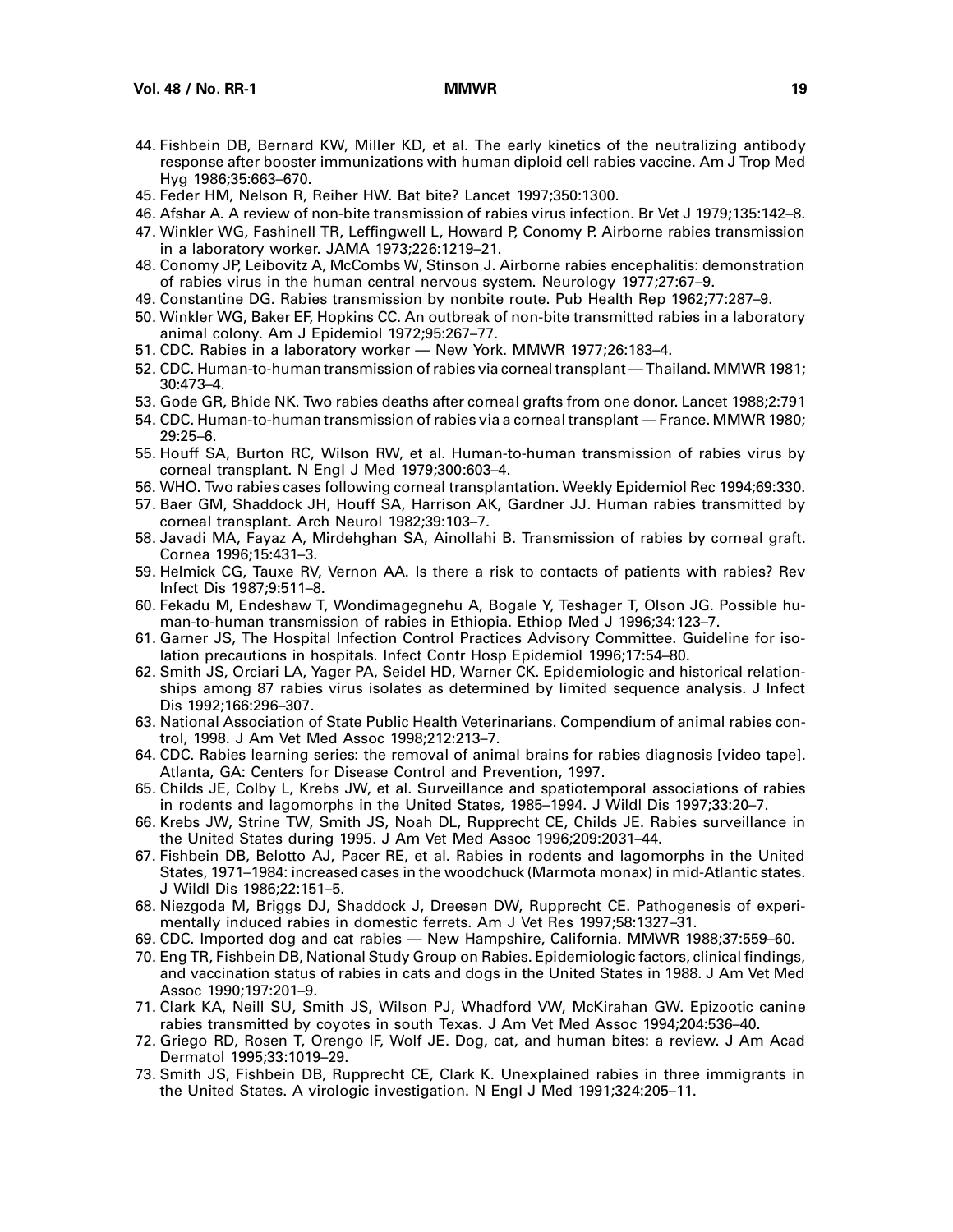- 74. Dreesen DW. A global review of rabies vaccines for human use. Vaccine 1997;15(Suppl):S2-6.
- 75. Dean DJ, Baer GM, Thompson WR. Studies on the local treatment of rabies-infected wounds. Bull World Health Organ 1963;28:477–86.
- 76. Kaplan MM, Cohen D, Koprowski H, Dean D, Ferrigan L. Studies on the local treatment of wounds for the prevention of rabies. Bull World Health Organ 1962;26:765–75.
- 77. CDC. Diphtheria, tetanus, and pertussis: recommendations for vaccine use and other preventive measures. Recommendations of the Immunization Practices Advisory Committee (ACIP). MMWR 1991;40(No. RR-10):1–29.
- 78. Khawplod P, Wilde H, Chomchey P, et al. What is an acceptable delay in rabies immune globulin administration when vaccine alone had been given previously? Vaccine 1996;14:389–91.
- 79. Helmick CG, Johnstone C, Sumner J, Winkler WG, Fager S. A clinical study of Merieux human rabies immune globulin. J Biol Stand 1982;10:357–67.
- 80. Wilde H, Sirikawin S, Sabcharoen A, et al. Failure of postexposure treatment of rabies in children. Clin Infect Dis 1996;22:228–32.
- 81. Fishbein DB, Sawyer LA, Reid Sanden FL, Weir EH. Administration of human diploid-cell rabies vaccine in the gluteal area. N Engl J Med 1988;318:124–5.
- 82. Nicholson KG. Rabies. Lancet 1990;335:1201–5.
- 83. Warrell MJ, Nicholson KG, Warrell DA, et al. Economical multiple-site intradermal immunisation with human diploid-cell-strain vaccine is effective for post-exposure rabies prophylaxis. Lancet 1985;1:1059–62.
- 84. Chutivongse S, Wilde H, Supich C, Baer GM, Fishbein DB. Postexposure prophylaxis for rabies with antiserum and intradermal vaccination. Lancet 1990;335:896–8.
- 85. Anderson LJ, Baer GM, Smith JS, Winkler WG, Holman RC. Rapid antibody response to human diploid rabies vaccine. Am J Epidemiol 1981;113:270–5.
- 86. Vodopija I, Sureau P, Lafon M, et al. An evaluation of second generation tissue culture rabies vaccines for use in man: a four-vaccine comparative immunogenicity study using a preexposure vaccination schedule and an abbreviated 2–1–1 postexposure schedule. Vaccine 1986;4:245–8.
- 87. Vodopija I, Sureau P, Smerdel S, et al. Comparative study of two human diploid rabies vaccines administered with antirabies globulin. Vaccine 1988;6:489–90.
- 88. Vodopija I, Sureau P, Smerdel S, et al. Interaction of rabies vaccine with human rabies immunoglobulin and reliability of a 2–1–1 schedule application for postexposure treatment. Vaccine 1988;6:283–6.
- 89. Seghal S, Bhattacharya D, Bhardwaj M. Five-year longitudinal study of efficacy and safety of purified Vero cell rabies vaccine for post-exposure prophylaxis of rabies in Indian population. J Commun Dis 1997;29:23–8.
- 90. Charanasri U, Meesomboon V, Kingnate D, Samuthananont P, Chaeychomsri W. Intradermal simulated rabies postexposure prophylaxis using purified chick embryo rabies vaccine. J Med Assoc Thai 1994;77:157–60.
- 91. Khawplod P, Glueck R, Wilde H, et al. Immunogenicity of purified duck embryo rabies vaccine (Lyssavac-N) with use of the WHO-approved intradermal postexposure regimen. Clin Infect Dis 1995;20:646–51.
- 92. Kositprapa C, Limsuwun K, Wilde H, Jaijaroensup W, et al. Immune response to simulated postexposure rabies booster vaccinations in volunteers who received preexposure vaccinations. Clin Infect Dis 1997;25:614–6.
- 93. Suntharasamai P, Chaiprasithikul P, Wasi C, et al. A simplified and economical intradermal regimen of purified chick embryo cell rabies vaccine for postexposure prophylaxis. Vaccine 1994;12:508–12.
- 94. Wilde H, Chutivongse S. Equine rabies immune globulin: a product with an undeserved poor reputation. Am J Trop Med Hyg 1990;42:175–8.
- 95. Wilde H, Chomchey P, Prakongsri S, Puyaratabandhu P, Chutivongse S. Adverse effects of equine rabies immune gobulin. Vaccine 1989;7:10–1.
- 96. Wilde H, Chomchey P, Punyaratabandhu P, Phanupak P, Chutivongse S. Purified equine rabies immune globulin: a safe and affordable alternative to human rabies immune globulin. Bull World Health Organ 1989;67:731–6.
- 97. Karliner JS, Belaval GS. Incidence of reactions following administration of antirabies serum. JAMA 1965;193:109–12.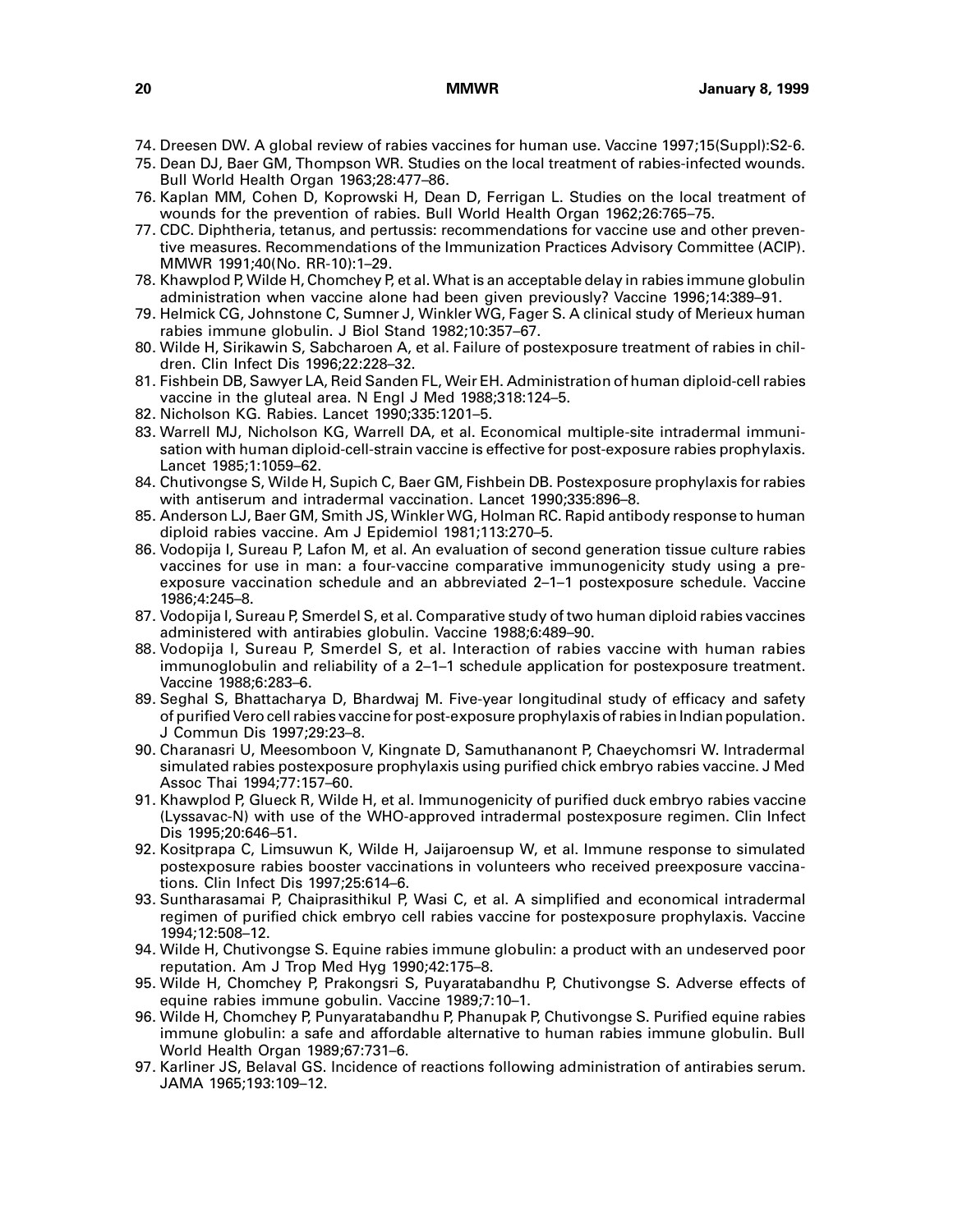- 98. CDC. Human rabies despite treatment with rabies immune globulin and human diploid cell rabies vaccine — Thailand. MMWR 1987;36:759–60, 765.
- 99. Shill M, Baynes RD, Miller SD. Fatal rabies encephalitis despite appropriate post-exposure prophylaxis. A case report. N Engl J Med 1987;316:1257–8.
- 100. Wilde H, Choomkasien P, Hemachudha T, Supich C, Chutivongse S. Failure of rabies postexposure treatment in Thailand. Vaccine 1989;7:49–52.
- 101. Kuwert EK, Marcus I, Werner J, et al. Post-exposure use of human diploid cell culture rabies vaccine. Devel Biol Stand 1977;37:273–86.
- 102. Strady A, Lang J, Lienard M, Blondeau C, Jaussaud R, Plotkin S. Antibody persistence following preexposure regimens of cell-culture rabies vaccines: 10-year follow-up and proposal for a new booster policy. J Infect Dis 1998;177:1290–5.
- 103. Thraenhart O, Kreuzfelder E, Hillebrandt M, et al. Long-term humoral and cellular immunity after vaccination with cell culture rabies vaccines in man. Clin Immunol Immunopath 1994; 71:287–92.
- 104. Fishbein DB, Dreesen DW, Holmes DF, et al. Human diploid cell rabies vaccine purified by zonal centrifugation: a controlled study of antibody response and side effects following primary and booster pre-exposure immunizations. Vaccine 1989;7:437–42.
- 105. Briggs DJ, Schwenke JR. Longevity of rabies antibody titre in recipients of human diploid cell rabies vaccine. Vaccine 1992;10:125–9.
- 106. Corey L, Hattwick MAW, Baer GM, Smith JS. Serum neutralizing antibody after rabies postexposure prophylaxis. Ann Intern Med 1976;85:170–6.
- 107. Rubin RH, Hattwick MAW, Jones S, Gregg MB, Schwartz VD. Adverse reactions to duck embryo rabies vaccine: range and incidence. Ann Intern Med 1973;78:643–9.
- 108. Noah DL, Smith MG, Gotthardt JC, Krebs JW, Green D, Childs JE. Mass human exposure to rabies in New Hampshire: exposures, treatment, and cost. Am J Pub Health 1996;86:1149–51.
- 109. Knittel T, Ramadori G, Mayet WJ, Lohr H, Meyer zum Buschenfelde KH. Guillain-Barré syndrome and human diploid cell rabies vaccine. Lancet 1989;1:1334–5.
- 110. Boe E, Nylan H. Guillain-Barré syndrome after vaccination with human diploid cell rabies vaccine. Scand J Infect Dis 1980;12:231–2.
- 111. Tornatore CS, Richert JR. CNS demyelination associated with diploid cell rabies vaccine. Lancet 1990;335:1346–7.
- 112. Anderson MC, Baer H, Frazier DJ, Quinnan GV. The role of specific IgE and beta-propiolactone in reactions resulting from booster doses of human diploid cell rabies vaccine. J Allergy Clin Immunol 1987;80:861–8.
- 113. Swanson MC, Rosanoff E, Gurwith M, Deitch M, Schnurrenberger P, Reed CE. IgE and IgG antibodies to beta-propiolactone and human serum albumin associated with urticarial reactions to rabies vaccine. J Infect Dis 1987;155:909–13.
- 114. Fishbein DB, Yenne KM, Dreesen DW, Teplis CF, Mehta N, Briggs DJ. Risk factors for systemic hypersensitivity reactions after booster vaccinations with human diploid cell rabies vaccine: a nationwide prospective study. Vaccine 1993;11:1390–4.
- 115. Held JR, Lopez Adaros H. Neurological disease in man following administration of suckling mouse brain antirabies vaccine. Bull World Health Org 1972;46:321–7.
- 116. Enright JB, Franti CE, Frye FL, Behymer DE. The effects of corticosteroids on rabies in mice. Can J Microbiol 1970;16:667–75.
- 117. Chutivongse S, Wilde H, Benjavongkulchai M, Chomchey P, Punthawong S. Postexposure rabies vaccination during pregnancy: effect on 202 women and their infants. Clin Infect Dis 1995;20:818–20.
- 118. Varner MW, McGuinness GA, Galask RP. Rabies vaccination in pregnancy. Am J Obstet Gynecol 1982;143:717–8.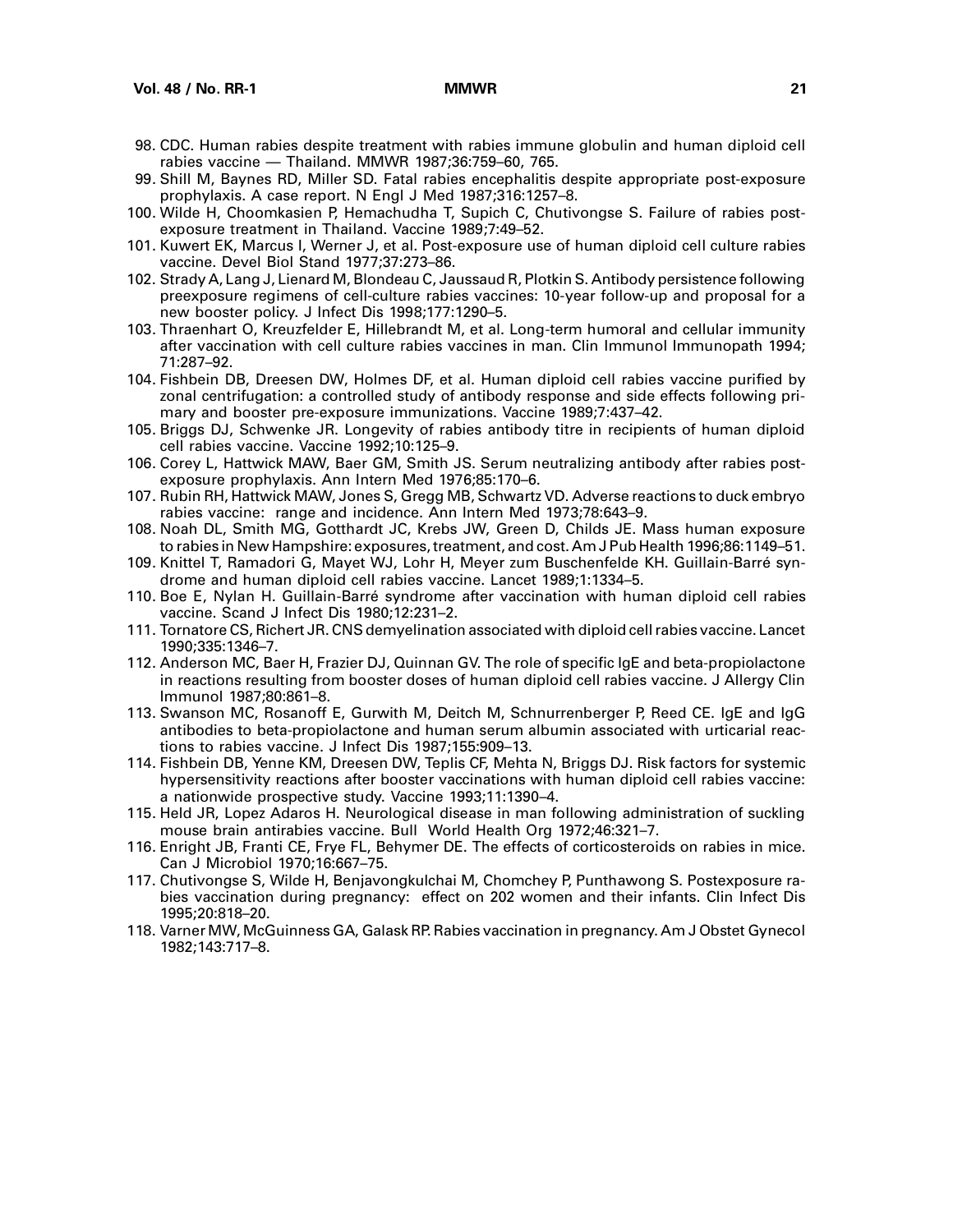### **MMWR**

**The Morbidity and Mortality Weekly Report (MMWR) Series is prepared by the Centers for Disease Control and Prevention (CDC) and is available free of charge in electronic format and on a paid subscription basis for paper copy. To receive an electronic copy on Friday of each week, send an e-mail message to listserv@listserv.cdc.gov**. **The body content should read SUBscribe mmwr-toc**. **Electronic copy also is available from CDC's World-Wide Web server at http://www.cdc.gov/ or from CDC's file transfer protocol server at ftp.cdc.gov**. **To subscribe for paper copy, contact Superintendent of Documents, U.S. Government Printing Office, Washington, DC 20402; telephone (202) 512-1800.**

**Data in the weekly MMWR are provisional, based on weekly reports to CDC by state health departments. The reporting week concludes at close of business on Friday; compiled data on a national basis are officially released to the public on the following Friday. Address inquiries about the MMWR Series, including material to be considered for publication, to: Editor, MMWR Series, Mailstop C-08, CDC, 1600 Clifton Rd., N.E., Atlanta, GA 30333; telephone (888) 232-3228.**

**All material in the MMWR Series is in the public domain and may be used and reprinted without permission; citation as to source, however, is appreciated.**

✩**U.S. Government Printing Office: 1998-733-228/87050 Region IV**

 and Prevention (CDC) Centers for Disease Control **HEALTH AND HUMAN SERVICES** Atlanta, Georgia 30333 Atlanta, Georgia 30333 Centers for Disease Control **HEALTH AND HUMAN SERVICES** and Prevention (CDC)

**DEPARTMENT OF**

DEPARTMENT OF

Return Service Requested Penalty for Private Use \$300 Official Return Service Requested Penalty for Private Use \$300 **Official Business Business** 

> **POSTAGE & FEES PAID POSTAGE & FEES PAID** FIRST-CLASS MAIL Permit No. G-284 **FIRST-CLASS MAIL Permit No. G-284** PHS/CDC **PHS/CDC**